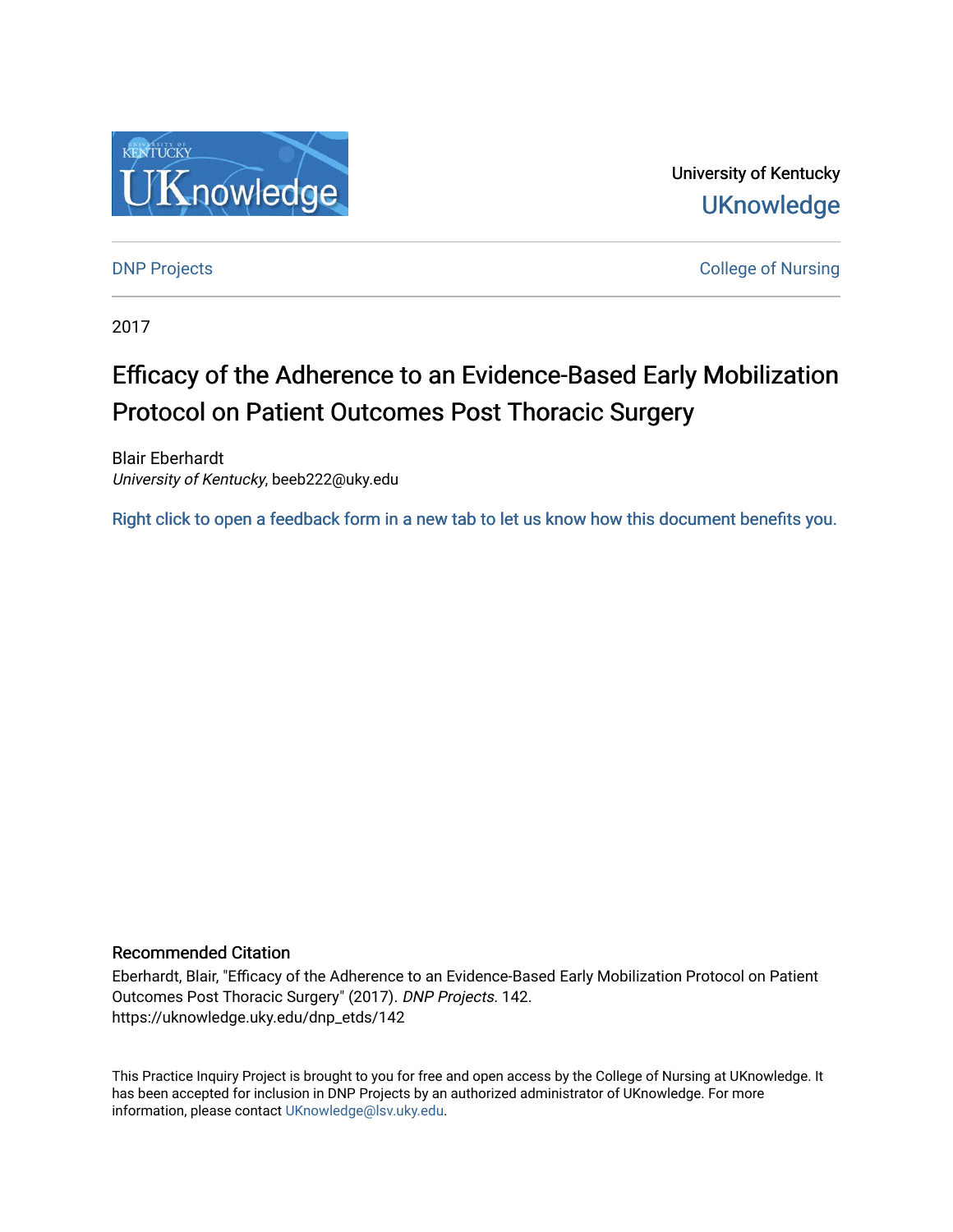#### Running head: ADHERENCE TO AN EARLY MOBILIZATION PROTOCOL

Final DNP Project Report

Efficacy of the Adherence to an Evidence-Based Early Mobilization Protocol on Patient

Outcomes Post Thoracic Surgery

Blair Eberhardt, BSN, RN

University of Kentucky College of Nursing Spring 2017

Carol Thompson, PhD, DNP, CCRN, ACNP-BC, FCCM, FAANP, FAAN – Committee Chair Melanie Hardin-Pierce, DNP, RN, APRN, ANCP-BC – Committee Member Esther Dupont-Vesteegden, PhD – Committee Member Clinical Mentor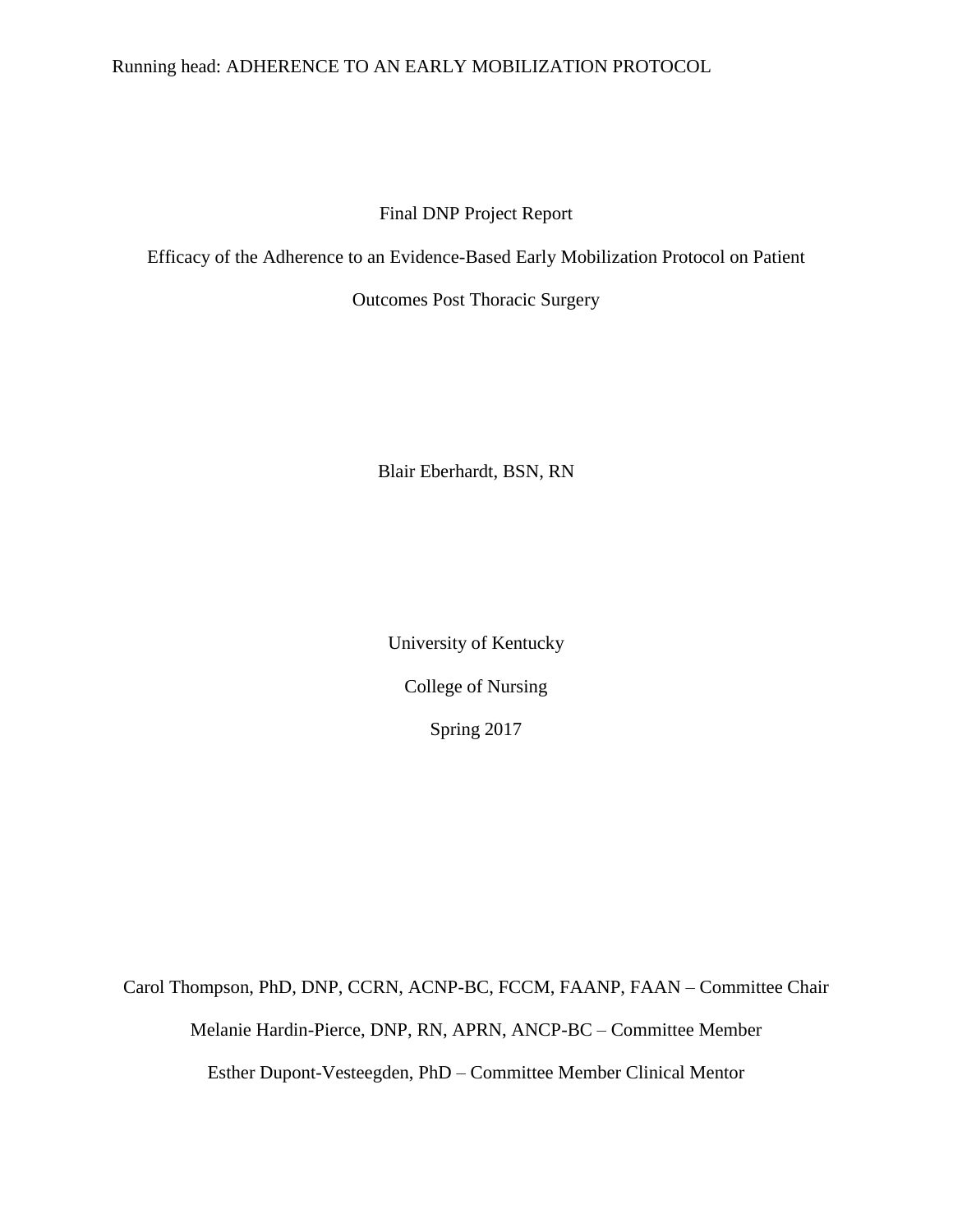## TABLE OF CONTENTS

| Efficacy of the adherence to an evidence-based early mobilization protocol on patient outcomes |  |
|------------------------------------------------------------------------------------------------|--|
|                                                                                                |  |
|                                                                                                |  |
|                                                                                                |  |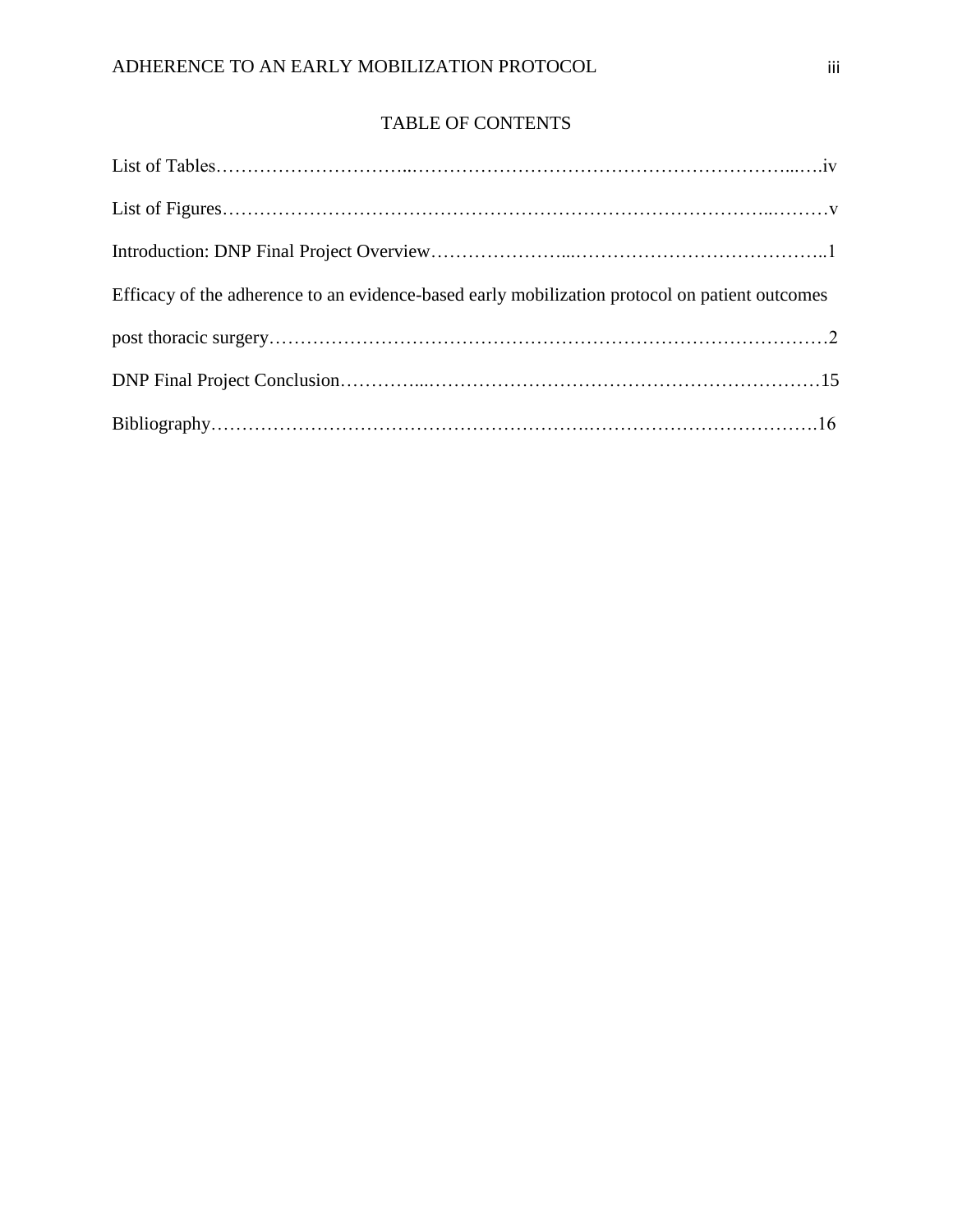## List of Tables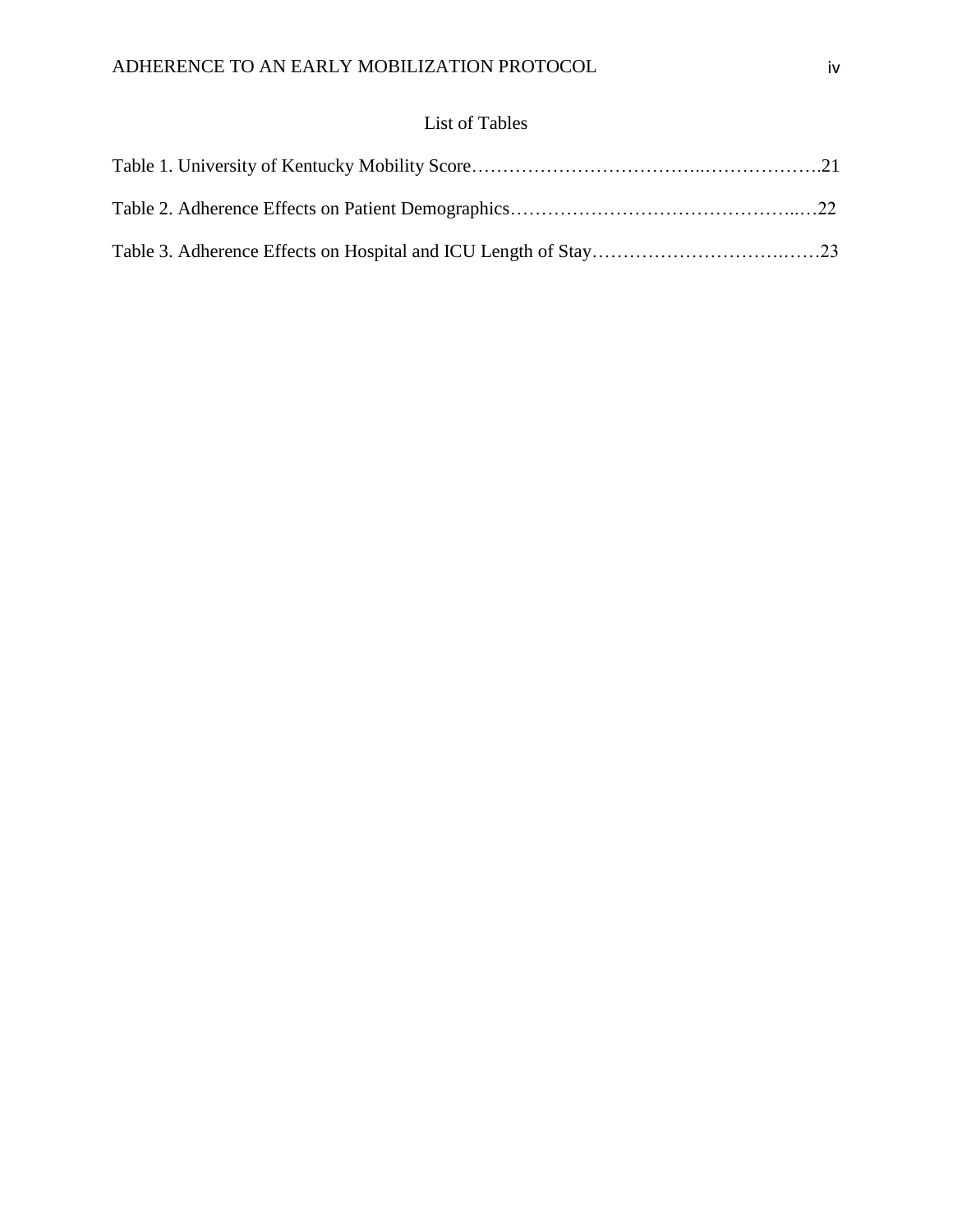## List of Figures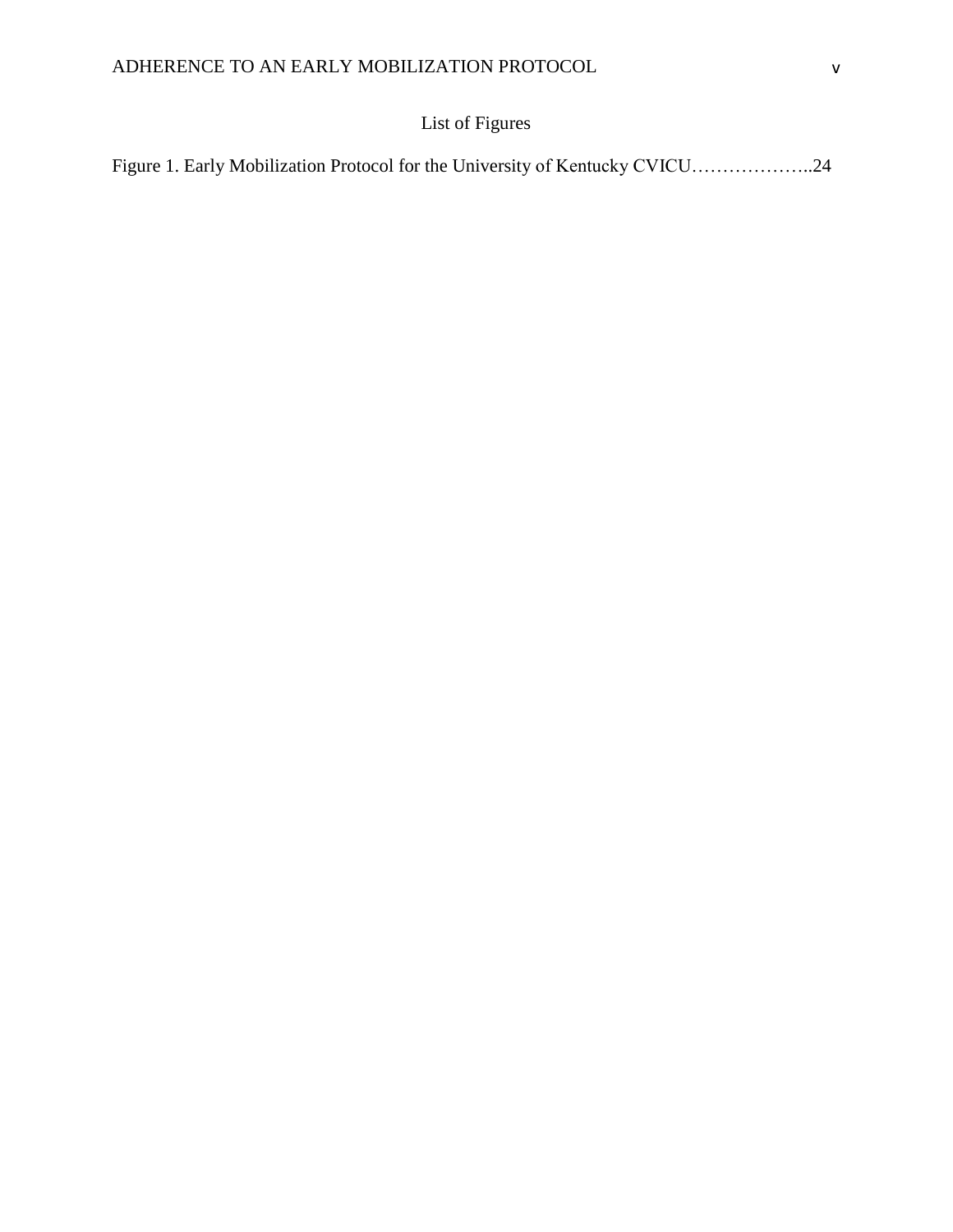#### **Abstract**

**Background:** Immobilization is a commonly observed problem for adults in the intensive care unit (ICU) that may lead to ICU delirium, ICU associated weakness, increased length of hospital stay, and increased mortality<sup>17</sup>. Therefore, early mobilization has become an increasingly imperative priority regarding the treatment plan for patients in the ICU. Mobilization is often delayed or completed on a subjective provider basis due to scarcity of resources and outdated evidence-based knowledge<sup>7</sup>. This examination of adherence to an evidence-based protocol helps to assess efficiency of therapeutic outcomes regarding early ambulation of surgical thoracic patients in the critical care setting.

**Objectives:** The objectives of this retrospective electronic medical record review were to examine adherence to an early mobilization protocol in the University of Kentucky's cardiovascular intensive care unit (CVICU; ambulation, range of motion, sitting on edge of bed, etc.) and to identify associations between early mobilization and the number of CVICU days and hospital length of stay.

**Methods:** A six-month retrospective cross-sectional analysis was completed on surgical thoracic subjects who stayed inpatient in the 32-bed CVICU between January 1, 2016 through July 1, 2016. Forty electronic medical records were analyzed for this study.

**Results:** The percentage of surgical thoracic patients in the CVICU who exhibited adherence to the early mobilization protocol was 77.5% of the total population. The results indicated that both the length of hospital stay ( $P = .04$ ) and length of ICU stay ( $P = .01$ ) were significantly different between patients who were adherent vs non-adherent. Regression analysis shows that independent variables such as gender ( $P > .99$ ), age ( $P = .90$ ), number of co-morbidities ( $P = .60$ ) and diagnosis  $(P = .40)$  did not show statistical significance in relation to adherence of the protocol.

**Discussion:** Adherence to the University of Kentucky cardiovascular-thoracic early mobilization protocol is associated with decreases in hospital and ICU lengths of stay of surgical thoracic patients. This study has future implications for the multidisciplinary team of nursing, physicians, hospital administration, and therapists surrounding the positive patient outcomes and costeffectiveness associated with the adoption and utilization of early mobility initiated in the ICU. Additional studies with larger sample sizes may be warranted to assess further confounding variables and barriers that may be associated with hindrance of adherence to the protocol.

**Key words:** Early mobilization, thoracic, intensive care unit, ambulation, critical care, physical therapy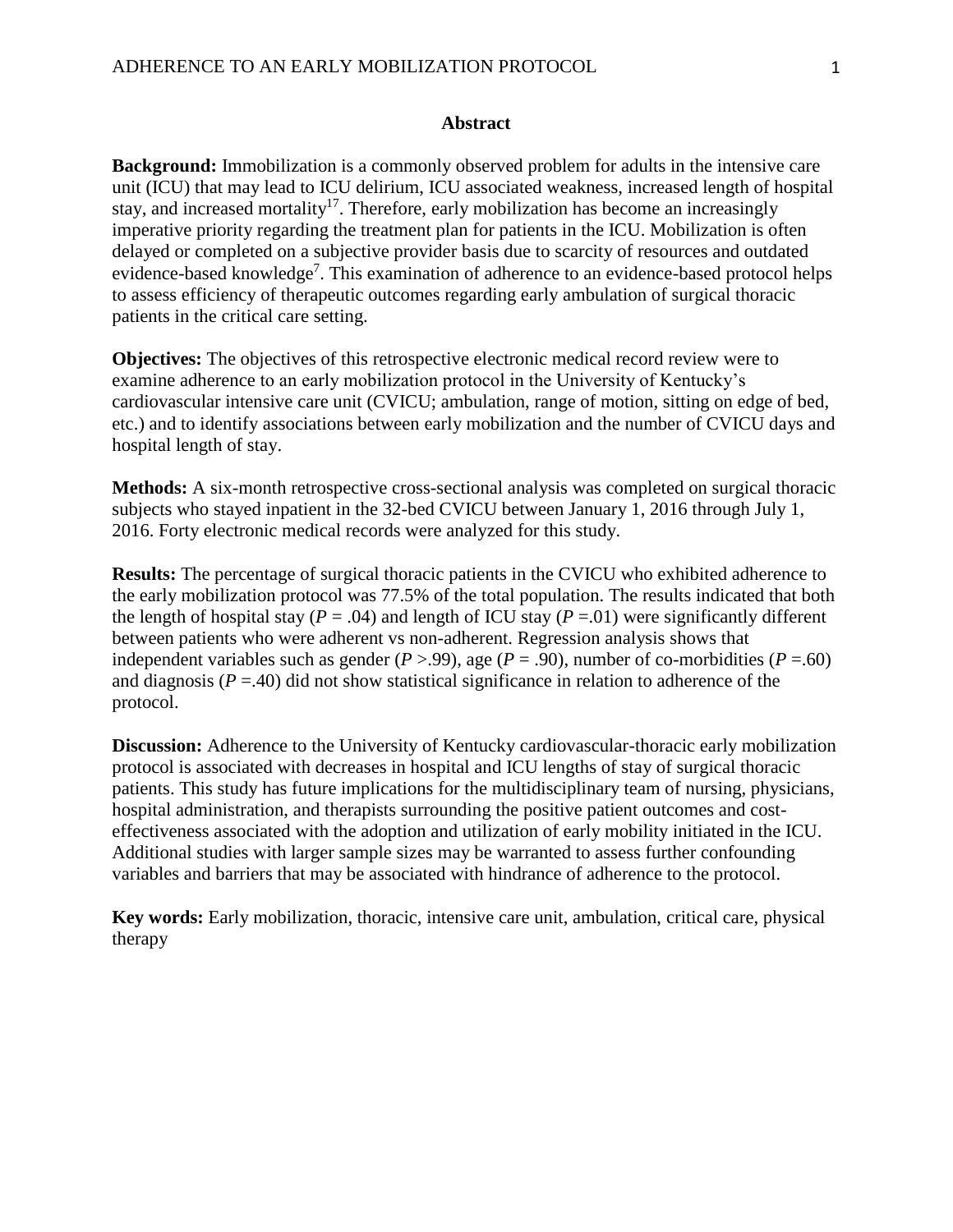#### **Background**

In the United States, more than 5.7 million people are admitted to intensive care units annually<sup>6</sup>. Around 80% of those develop a form of neuromuscular dysfunction during the course of their stay<sup>17,19</sup>. In a critically ill individual, muscle wasting can be rapid and severe, beginning within hours of prolonged immobility<sup>23,25</sup>. Neuromuscular wasting can be minimalized with early mobilization, which will require reductions in heavy sedation, bedrest, and invasive lines $^{32}$ . Research has shown that patients who develop ICU-acquired weakness have worse in-patient morbidity outcomes (20.3% vs.  $6.4\%$ ;  $P < .001$ ), increased hospital costs (+30.5% + \$5,881 per patient;  $P = 0.04$ ), and higher mortality one year after admission to the ICU (30.6% vs. 17.2%; *P*  $= 0.02$ )<sup>13-15</sup>. Because of the large volumes and complexly ill populations who are undergoing many interventions, the ICU requires a multidisciplinary approach that optimizes every day for each patient.

The intervention of early mobilization of critically ill patients is an increasingly utilized practice showing improvements in clinical outcomes. Evidence supporting patient outcomes on long-term effects of ICU-acquired weakness is still limited due to the shift of mentality in practitioners surrounding early mobility of patients in the ICU. Many providers including nurses and physicians hesitate to adopt new early mobilization practices due to scarcity of evidence regarding fear of harm to the patient from artificial airway dislodgment, hemodynamic instabilities, etc<sup>7</sup>. However, there is evidence of improvements in long term clinical outcomes when a patient in the ICU is mobilized as early as possible. One study performed a randomized control trial in five university surgical ICUs, showing that early goal-directed mobilization decreased both ICU length of stay (group difference -3.0, 95% CI -6.0 to -1.0; *P* =0.005) and hospital length of stay  $(-6.5, CI -11.0$  to  $-1.5; P = 0.01)$ . This study also suggested that early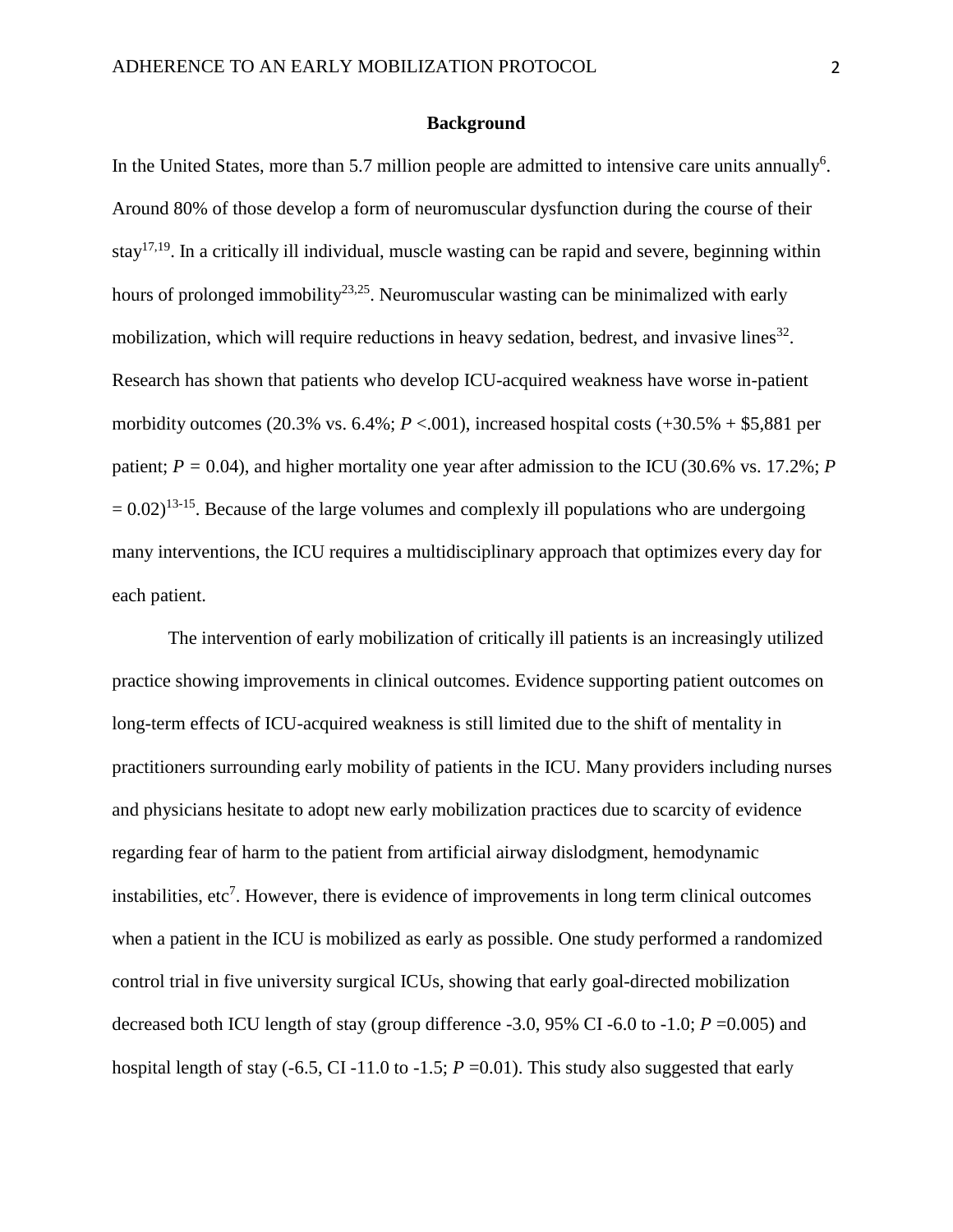mobilization increased functional independence at time of discharge (OR 2.6 (CI 1.4 to 4.8; *P* =  $0.003$ <sup>28</sup>. An additional study completed in a medical intensive care unit showed a reduction in intensive care unit days (6.9d vs 9.9d;  $P = .001$ ) and mechanical ventilator days (4.7d vs 7.5d;  $P$ <.001)<sup>18</sup>. The *American Journal of Medicine* published another study that provided evidence regarding the implementation of a mobility team associated with reductions in hospital readmission rates (17.1% to  $11.5\%$ ;  $P = .0010$ <sup>1</sup>. A prospective cohort study completed at Wake Forrest also suggested that early ambulation was directly associated with decreased ICU length of stay (5.5d vs 6.9d; *P*=.025) and hospital length of stay (11.2d vs 14.5d; *P*= .006; data adjusted for BMI, APACHE II, and vasopressors)<sup>23</sup>. Small sample sizes proved to be limitations in a few of these research studies<sup> $1,18$ </sup>. These studies were not blinded because the clinicians could not be masked for the patient group assignments<sup>1,18,23,28</sup>. Therefore, there may have been biases associated with the application of intervention from the multidisciplinary team. In order to adjust for this some of the assessors were masked during the analyzation process of the outcome measurements $^{23}$ .

A designated early mobilization protocol has also been associated with improvements in nursing-associated clinical outcomes. Nurse sensitive quality-of-care outcomes are developed and upheld by the Agency for Healthcare Research and Quality, carefully chosen to measure hospital healthcare performance<sup>22</sup>. Outcomes include pneumonia, central line associated bloodstream infections (CLABSI), and catheter associated urinary tract infections (CAUTI). One study showed that hospital acquired pneumonia rates in mobilized patients decreased significantly (10% vs.  $3.6\%$ ;  $P < .0001$ )<sup>30</sup>. Another study also showed a significant decrease in pneumonia rates between the intervention and control groups ( $RR=0.79$ , 95% CI = 0.66 – 0.93; *P* <.01)<sup>5</sup>. The *American Journal of Nursing* suggested that early mobilization decreased CAUTI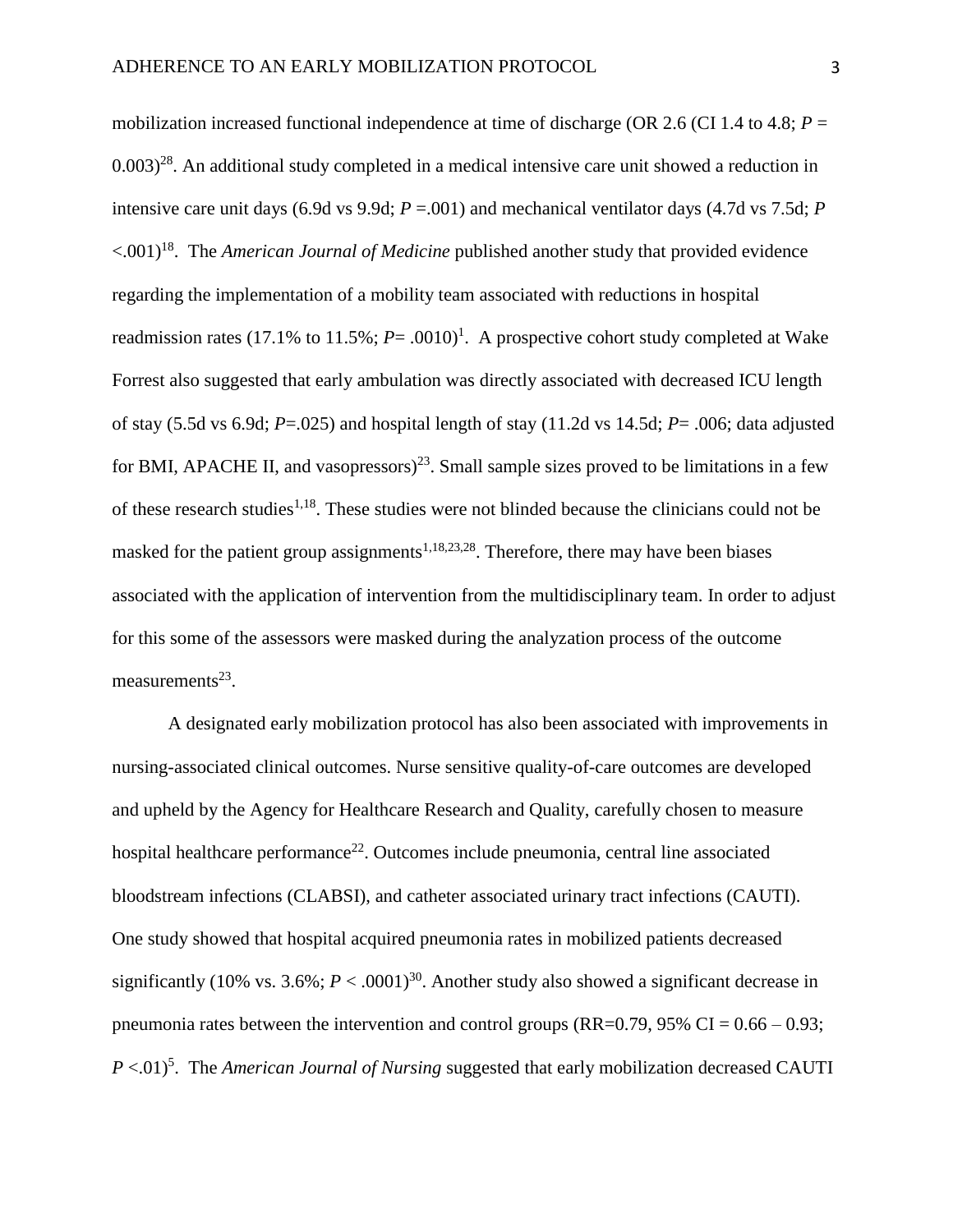rates significantly in the ICU population (18.2% vs.  $1.5\%$ ;  $P < .001$ )<sup>10</sup>. Another study revealed a reduction in both urinary catheter and central line days, with statistical significance in the unit catheter-associated UTI rate of 61%  $(2.72 \pm 1.17 \text{ vs. } 1.07 \pm 1.67; P = 0.11)^{31}$ . Improvements in nursing sensitive indicators have not only showed enhanced clinical outcomes but positive implications on population health along with fiscal reductions<sup>22</sup>.

Many complications and associated factors may contribute to a post-operative patient's course of stay beginning in the ICU including pre-existing comorbidities, nausea, vomiting, bowel obstructions, stress-induced organ dysfunction, pain, and malnutrition<sup>20,21</sup>. Therefore, the perioperative period of a patient's stay in the hospital is a critical time for healing, rehabilitation, and optimization of care. In order to improve healthcare efficacy and quality, a postoperative management system, known as fast track surgery, notifies the multidisciplinary team to immediately address sedation optimization, early ambulation, improvements in fluid management, and pain control<sup>21</sup>. This is increasingly utilized in the patients undergoing thoracic surgery in order to improve clinical outcomes<sup>8</sup>. Encouraging early ambulation and resumption of ordinary activities of daily living has been shown to prevent common respiratory complications (pneumonia, atelectasis, respiratory failure, mucous plugging, acute respiratory distress syndrome, etc.) that have been associated with increased morbidity and mortality with surgical thoracic patients<sup>21,33</sup>. These post-operative pulmonary complications (PPCs) occur in 15-59% of patients undergoing thoracic surgery<sup>12</sup>. Recent evidence shows that patients who participate in fast track surgery show a reduction in the incidence of PPCs. One study exhibited a significant reduction of PPCs in the intervention group (36% vs 7%;  $P = 0.009$ )<sup>24</sup>. Another study showed a reduction of incidence rates of pneumonia, falling from 2.6% to 1.6% one year after implementation of an early mobilization protocol  $(1542 \text{ cases}; P=.09)^4$ . One study analyzing fast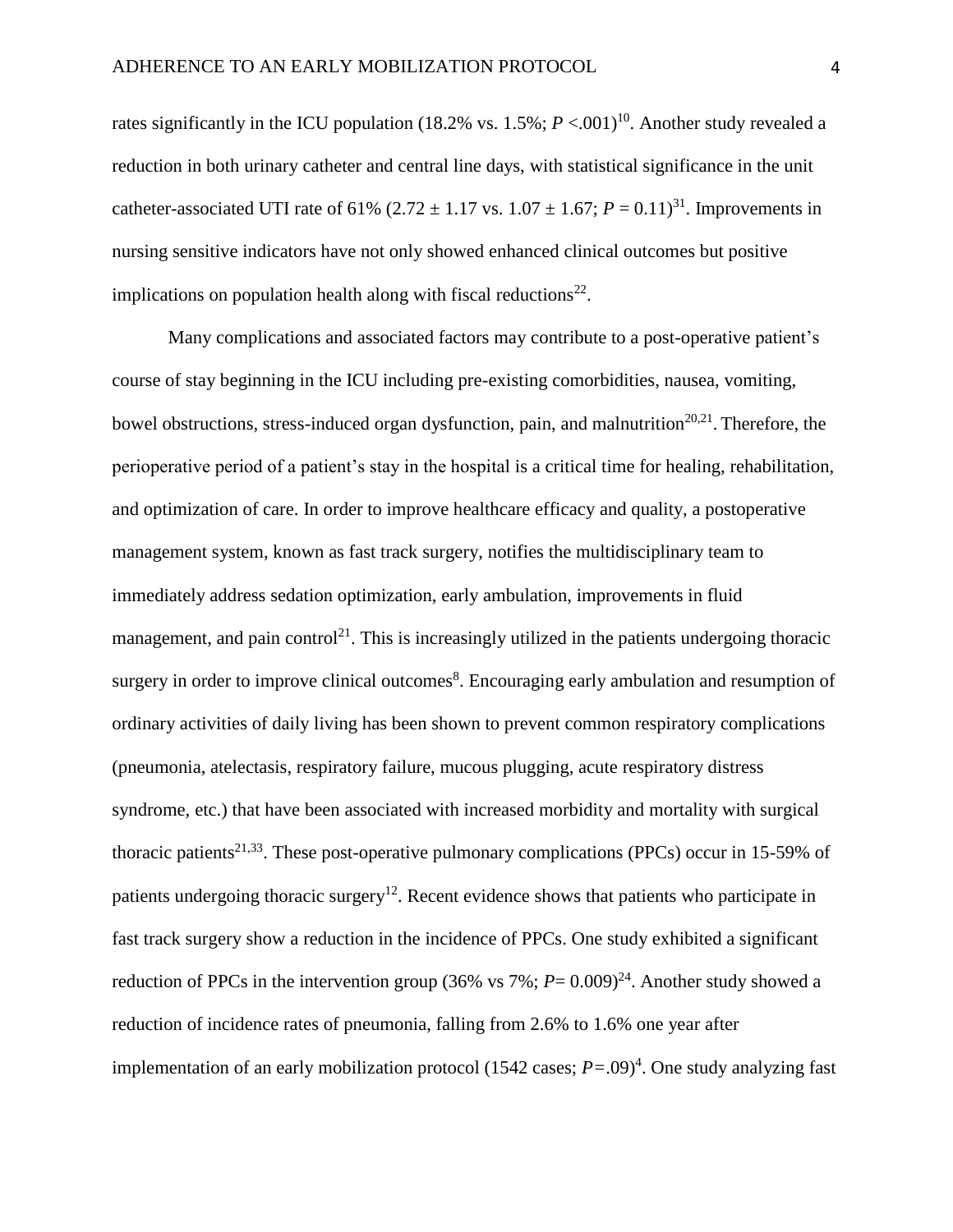track surgery management in pneumonectomy patients showed a decrease in length of hospital stay (18.1  $\pm$  1.4 versus 27.4  $\pm$  6.6 days; P< 0.0001)<sup>8</sup>. This fast track modality has evolved quite recently, therefore additional benefits and risks are still being researched in order to assess the best practice for thoracic patients<sup>2</sup>.

#### **Objectives**

Early mobilization can be defined as any activity excluding basic range of motion, carried out by a health care provider (nurse, physician, physical therapist, etc.) within 48 hours of initiation of mechanical ventilation<sup>16</sup>. Despite the evidence that supports early mobilization is beneficial to critical care patients, little research has examined the effectiveness of multidisciplinary early mobilization protocols in the ICU utilizing the team of nurses, nursing technicians, physical therapist, occupational therapists, and physicians<sup>26</sup>. The University of Kentucky CVICU currently has an early mobility protocol in place regarding the care of their patients from the moment of admission to the ICU until discharge of a patient to a general care area. This is a multidisciplinary protocol that is to be utilized by nurses, nurse technicians, physicians, physical therapists, and occupational therapists and was adopted from a previous prospective cohort study developed at Wake Forest University for medical ICU patients<sup>23</sup>. The purpose of this retrospective electronic medical record review was to evaluate the feasibility of adherence to the current early mobility protocol and examine the efficacy of adherence on the patient outcomes. The specific aims of the project are:

- 1. Examine adherence to early mobilization protocol (ambulating, range of motion, sit on edge of bed, etc.)
- 2. Identify associations between early mobilization and number of ICU day, hospital length of stay, catheter associated urinary tract infections (CAUTIs), central line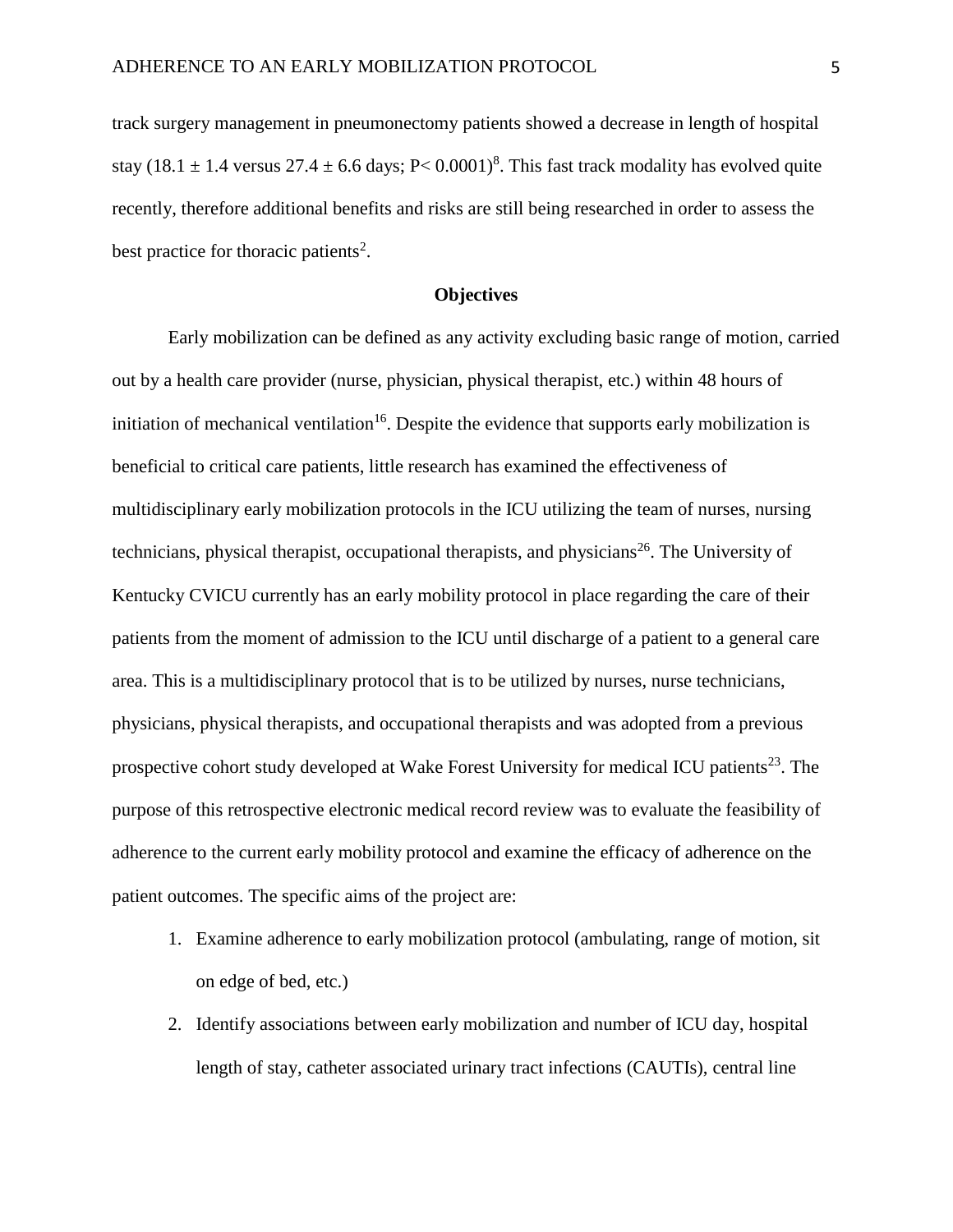associated & bloodstream infections(CLABSIs), and ventilator associated pneumonia (VAPs).

#### **Methods**

#### *Context*

The University of Kentucky CVICU is a 32-bed unit at a 900-bed academic teaching hospital in the mid-eastern region of the United States. The clinical providers include 10 Cardiothoracic surgeons, 4 fellows, 10 nurse practitioners and an additional consulted anesthesiology team with 10 attending physicians and 8 nurse practitioners. The therapy team includes 8 primary physical and occupational therapy teams and 6 physical therapy technicians. The CVICU unit employs ~150 bedside nurses and 15 nursing technicians. The unit provides a 24-hour nursing, respiratory, and physician team available 365 days/year and the beds stay 95+% occupied. Many devices are available to increase efficacy of adherence to the protocol, such as Stryker InTouch Critical Care beds with a one-touch cardiac chair position feature. The staff also has access to Guldmann ceiling lift systems and VitalGo total lift beds to enhance the ability to mobilize patients with debilitations and devices (mechanical ventilators, chest tubes, ECMO, etc.). Inclusion criteria were patients admitted to the thoracic surgery team in the cardiovascular intensive care unit between January 1, 2016 to July 1, 2016, greater than 18 years old, and pre/post-surgical intervention. This study excluded thoracic patients admitted to rooms outside of the cardiovascular intensive care unit, patients who received hospice or comfort care during their inpatient hospitalization in the CVICU or whose status changed from active treatment to hospice/comfort care during inpatient CVICU hospitalization. The study also excluded pregnant women, children  $(< 18$  yrs), and prisoners.

#### *Intervention*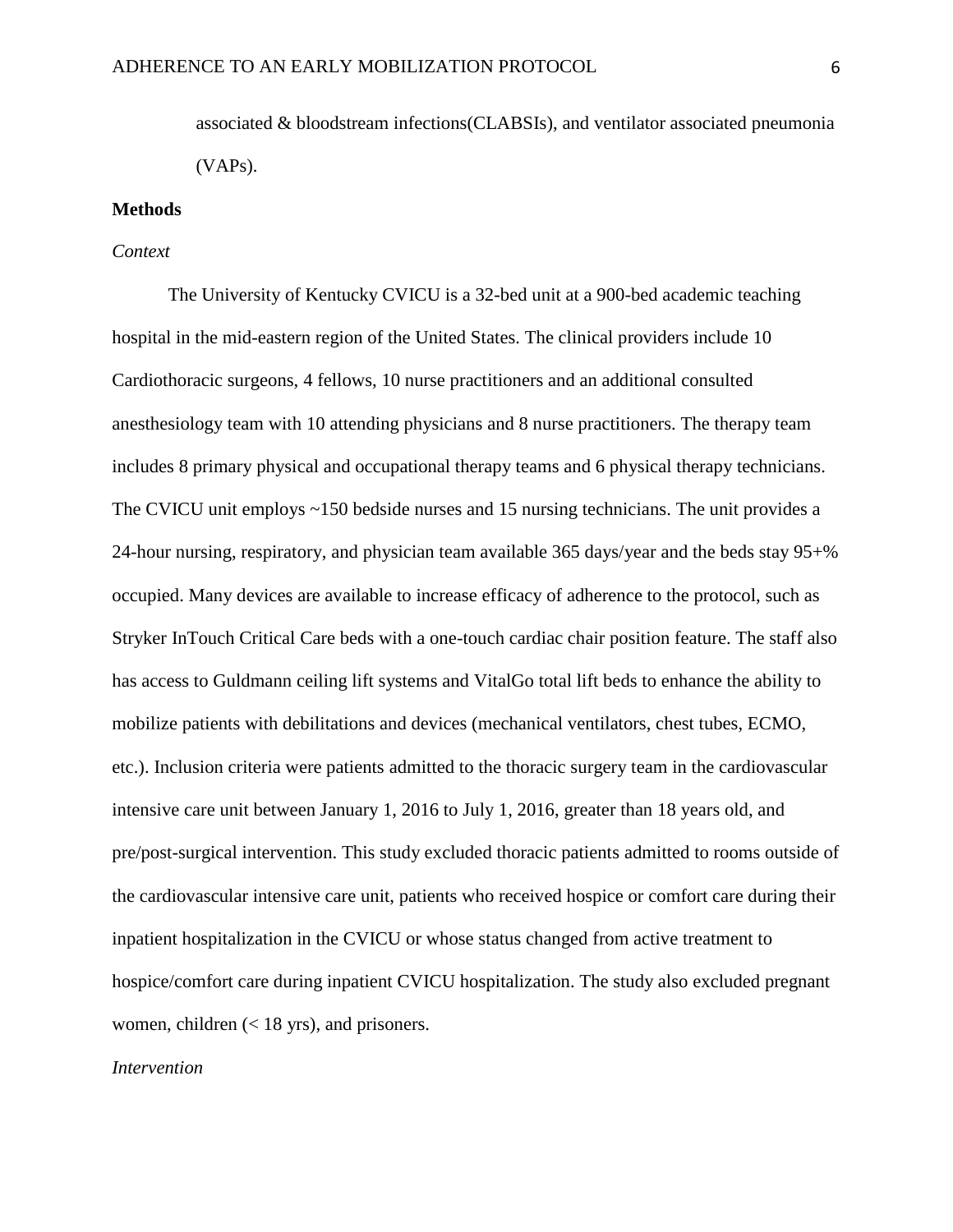The University of Kentucky CVICU serves many populations; however, only postoperative thoracic patients were examined in this study. As part of a quality improvement effort to enhance clinical outcomes, a mobility protocol was established to deliver optimal therapy to cardiothoracic patients. Around one year prior to this retrospective analysis, the physical therapy team collaborated to discuss the utilization of an appropriate protocol for all patients admitted to the CVICU. A uniform protocol was instilled in order to provide systemic expectations for all staff members regarding the feasibility of all types of patients with various diagnoses, procedures, and devices (coronary artery bypass graft, valve replacement, lobectomy, video-assisted thoracoscopic surgery, extracorporeal membrane oxygenation, left ventricular assistive device, Total Artificial Heart, Tandem Heart, etc.). The designated mobilization protocol was distributed to the entire team as well as posted in common areas around the unit (break rooms, lunch rooms, bathrooms, etc.). To sustain early mobilization adherence, the protocol was added into the orientation curriculum of new nurses. The multidisciplinary team (nurse, physical therapist, nurse technician, physician) is able to perform a needs assessment and implement therapy with the patient in order to meet the guidelines of the protocol. Daily requirements are expected for each member of the multidisciplinary team, yet the patient's registered nurse is primarily responsible for staff collaboration and adequate documentation in order to meet adherence to the protocol. Physical and occupational therapists round on every patient with an ordered consult. Additionally, every patient with a consult has a physical therapy technician round daily to assess feasibility and availability of the patient. There is also a daily mobility team (one to two nursing care technicians) to assist physical therapy and nursing staff with mobilization of patients. This large mobilization team was installed around the time the early mobilization protocol was introduced.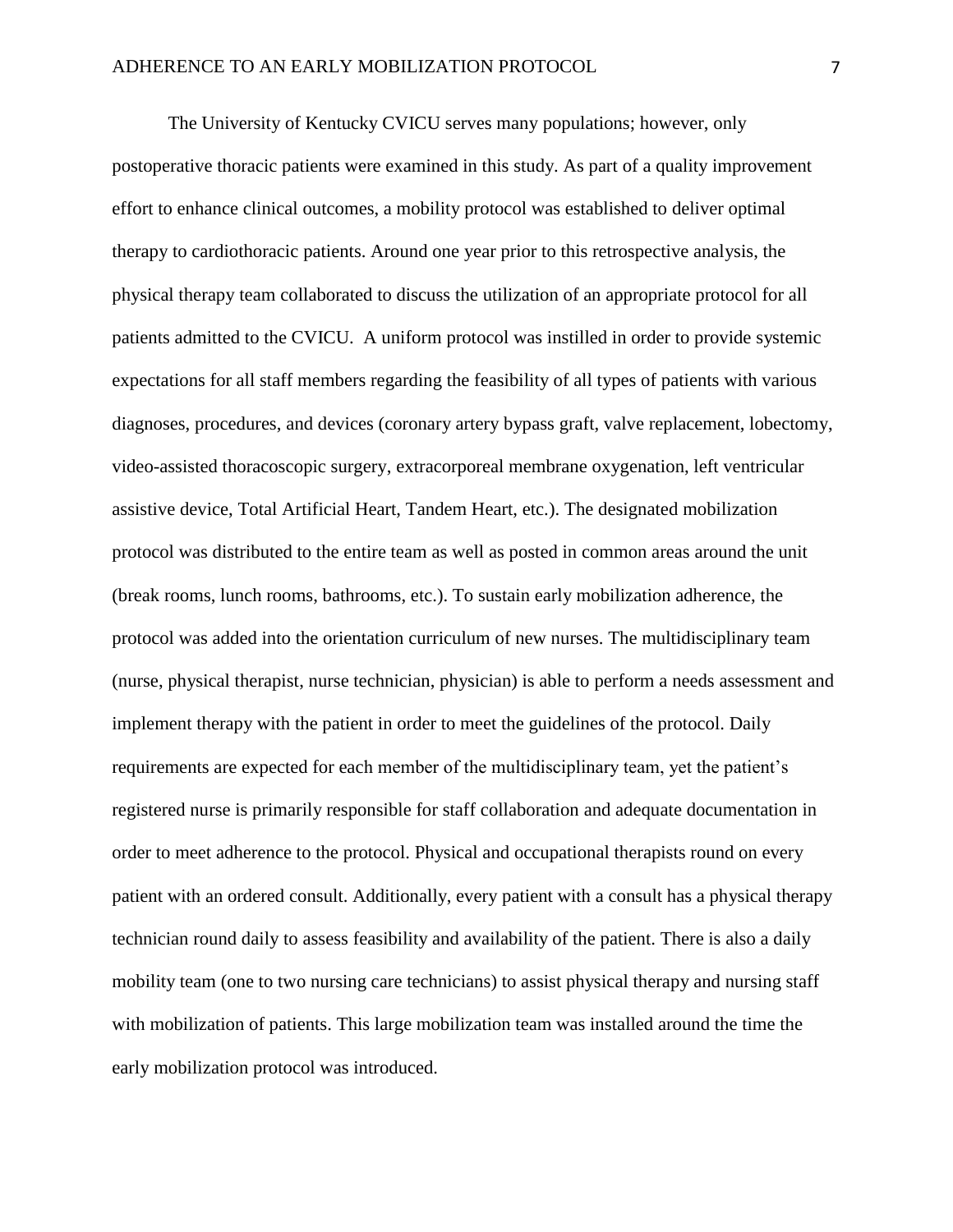The staff are required to refer to the protocol in order to assess the level of mobility the patient is able to reach each day. The protocol exhibits four levels of mobilization therapy (Figure 1). When patients are still unconscious, passive range of motion (PROM) should be initiated on all four extremities three times a day as appropriate after surgery (level I). PROM includes flexion, extension, supination, pronation, abduction, and rotation of the fingers, wrists, elbows, shoulders, toes, ankles, knees, and hips. As patients become more conscious and increase strength after analgesics and paralytics diminish systemically, physical therapy is initiated (level II). The patient must be conscious and able to follow commands to reach level II and participate in order to participate in active resistance therapy. Patients then progress to levels III and IV where functional activities are completed such as transfer to edge of bed, seated balance activities, standing activities, and ambulation with the mobility team (MT) or physical therapy (PT). Within the thoracic population, most people progress to level IV either the day of surgery or the day after, depending on the time of extubation and associated complications such as wound dehiscence or aspiration<sup>15</sup>. If mobility was withheld from patients due to complications, the patients were reevaluated the next day to check for stability. According to the patient's feasibility, the protocol was reinitiated according to the appropriate level of mobility. *Study of the Intervention*

A six-month retrospective cross-sectional analysis was completed on 40 patients who were admitted into the CVICU January 1, 2016 through July 1, 2016. Adherence was assessed from the admit date to the CVICU until the transfer to a different inpatient unit within the hospital. Patient information was accessed via the University of Kentucky Center for Clinical and Translational Science (CCTS). Data collection continued from the time of admission to the CVICU to either discharge from the ICU or transfer out of the ICU. Patient data included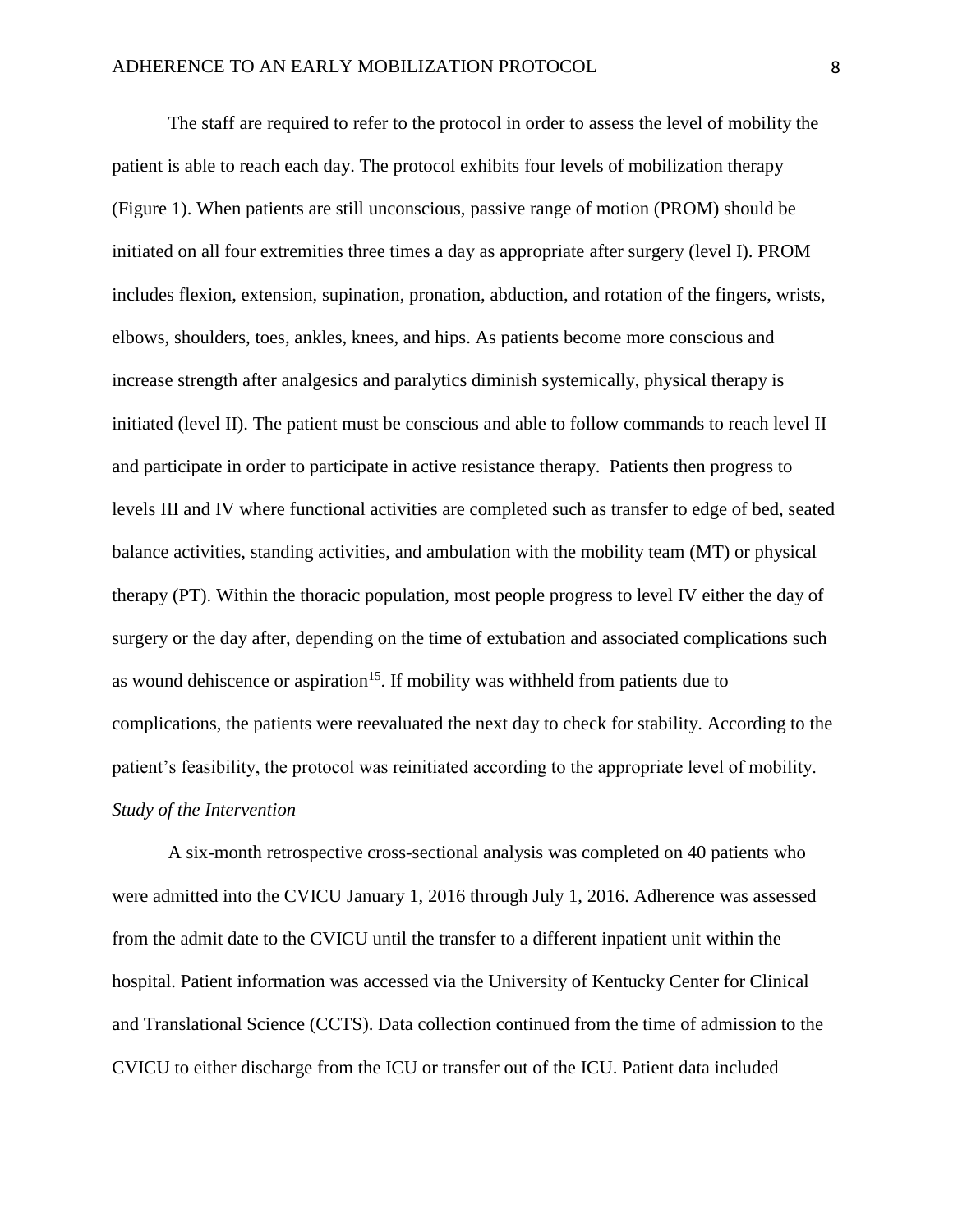demographics, admission and discharge dates, procedure, age, gender, comorbidities, mobility scores, symptoms noted during mobilization, days in the ICU, hospital length of stay, and vital signs.

#### *Measures*

The primary outcome was the percentage of patients whose care adhered to the protocol during their stay in the CVICU. Secondary outcomes included ICU length of stay, hospital length of stay, and rates of CAUTIs, CLABSIs, and VAPs. Additional data collected from the electronic health records were age, sex, number of comorbidities, procedure, days in the CVICU, and hospital length of stay. The clinical and demographic data were manually extracted personnel employed at the University of Kentucky CCTS by a systematic electronic medical record review. Hospital-acquired infection data (VAP, CAUTI, & CLABSI) were regularly collected as part of the Nursing Quality Indictors submission to the Agency for Healthcare and Research Quality. These were defined by the Center for Disease Control's National Healthcare Safety Network<sup>23</sup>. Co-morbidities encompassed in the *number of comorbidities* parameter included chronic obstructive pulmonary disease, obesity, hypertension, hyperlipidemia, lung cancer, diabetes mellitus, coronary artery disease, myocardial infarction, chronic heart failure, and chronic kidney disease. Adherence was measured by assessing the level of the ability of the patient (I-IV) each day and comparing the therapy criteria met each day. Mobility scores (1-8) (Table 1) were acquired from patient electronic medical records and converted to levels on the protocol chart (MS  $0 = \text{Level I}$ ; MS  $1 - 2 = \text{Level II}$ ; MS  $3 - 5 = \text{Level III}$ ; MS  $6 - 8 = \text{Level IV}$ ). These scores were adopted and modified based on the Independent Mobility Validation Evaluation (I-MOVE) discharge tool developed at Mayo Clinic. In a study performed by Santiago Romero-Brufau et al., I-MOVE displayed content validity and inter-observer reliability, with easy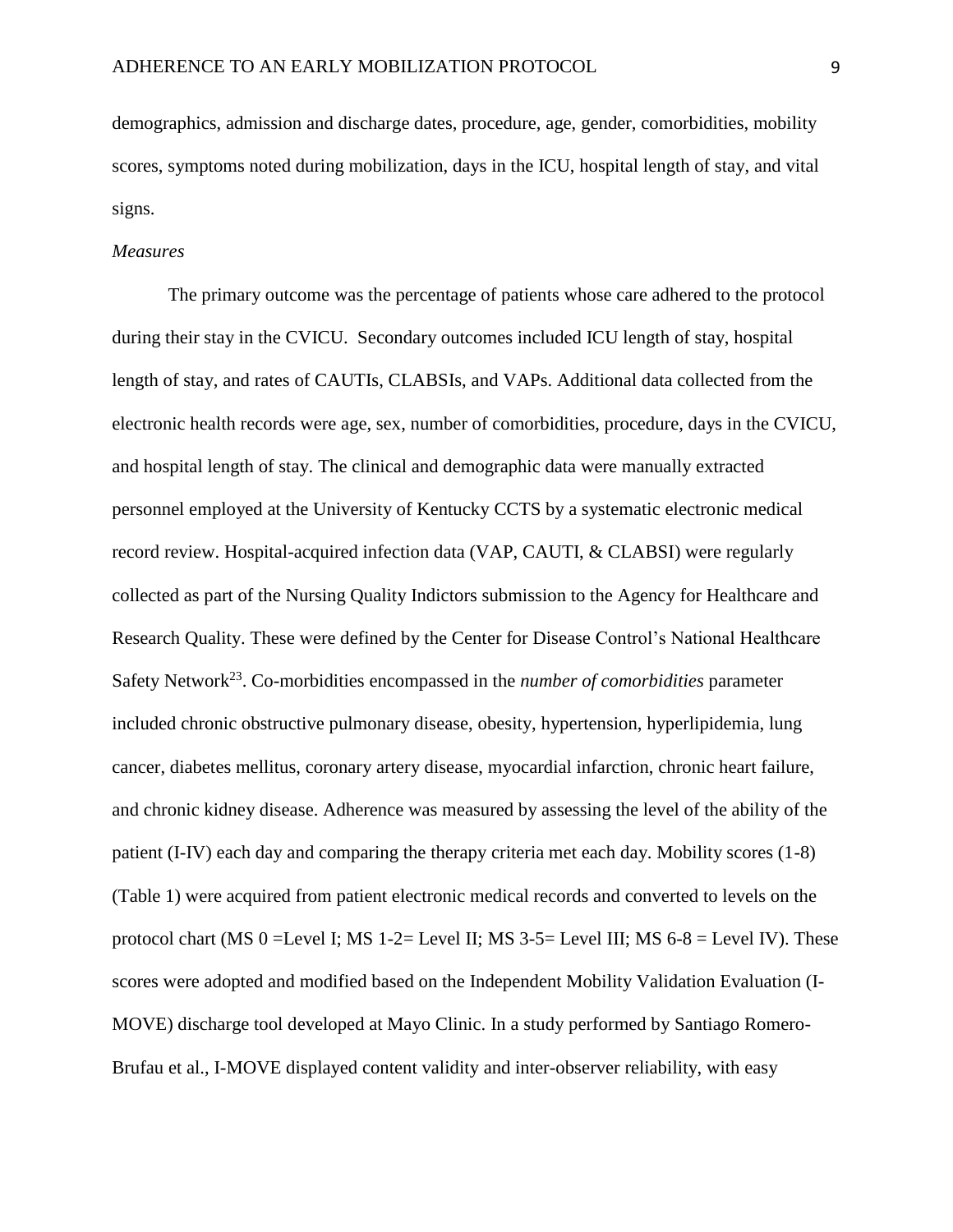administration by the overseer<sup>28</sup>. The patient was required to meet all criteria every day in order to be considered "adherent" to the protocol. For example, if the patient had reached level IV, or a mobility score of 6-8, the patient would be adherent if they were turned every 2 hours, received passive ROM three times a day, active resistance therapy, sat on the edge of the bed with physical therapy or the mobility team (if patient can move arms against gravity), and participated in an active transfer to the chair for at least 20 minutes two times a day.

#### *Analysis*

Descriptive statistics (means and standard deviations or frequency distributions) were used to summarize the sample. Comparisons of demographic and clinical characteristics were made using the two-sample t-test for continuous variables, or the chi-square test of association for categorical variables. Because the distribution of ICU LOS and hospital LOS were rightskewed, the Mann-Whitney U test was used to determine differences between those who were adherent and non-adherent to the mobility protocol. Data analysis was conducted using SPSS, version 22. An alpha level of .05 was used to determine significance in all statistical tests.

#### **Results**

#### *Demographics*

Of the 40 patients included in this study, 31 patient's care adhered to the early mobilization protocol (77.5%). Over half (62.5%) were male and on average patients had 2.9 comorbidities. The average age was  $60.6$  years (SD= 10.2) and a majority (82.5%) of patients had either a video-assisted thoracoscopic surgery (VATS) or lobectomy procedure completed. There were no differences in demographic or clinical characteristics between patients who were adherent to the mobility and those who were non-adherent, as shown in Table 2. In order to determine if additional variables had effects on adherence versus non-adherence, additional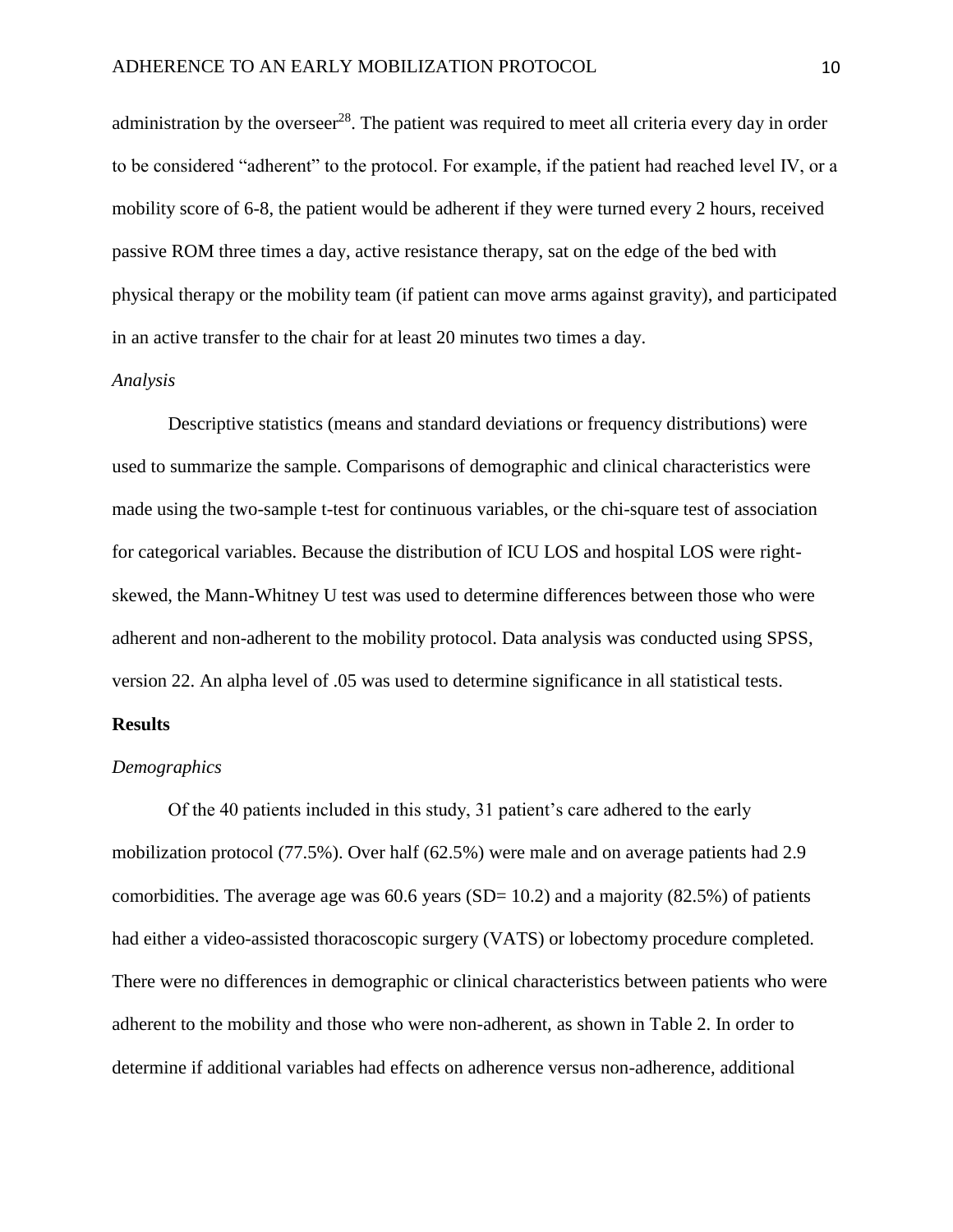analysis was conducted. Age, gender, procedure, and the number of co-morbidities for each patient were examined in relation to the adherence to the protocol. A two-sample t test was completed to assess the effect of age and suggested no difference in adherence vs. nonadherence  $(p = 0.8829)$ . Univariate analysis (Fisher's exact test) showed that gender was an insignificant factor (p>0.99). A two-sample t test indicated that gender also showed no significance on adherence versus non-adherence. A Mann-Whitney U test was completed to show no difference in the effect of the number of co-morbidities on adherence to the protocol ( $p=0.6$ ). A Fisher's exact test showed that there was no difference in procedure between those whose care adhered and those whose care did not adhere to the protocol  $(P = 0.4)$ .

#### *Hospital and ICU length of stay*

There was a significant difference in both ICU days and hospital LOS between patient's whose care was adherent and those whose care was non-adherent. Patient's care that was adherent had significantly shorter ICU days compared to those who were non-adherent (median=1.3 vs.6.2; p=.01, Table 3). Additionally, patients whose care was adherent also had a shorter hospital length of stay compared to those who were non-adherent (median  $= 4$  vs. 11; p = .04, Table 3). Both CVICU and hospital length of stay were statistically significant. Other analyzed secondary outcomes such as CAUTI, CLABSI, and VAP incidence was nonexistent in this data set.

Data collected regarding mobility chart levels were right skewed. All patients analyzed reached level IV of the chart on day 0 or 1 of their ICU stay. Thirty-seven of the forty patients remained at level IV until discharge to home or another inpatient unit. The three remaining patients experienced post-operative complications such as aspiration or respiratory failure and revisited levels I-III after requiring mechanical ventilation, sedation, and/or chest tubes.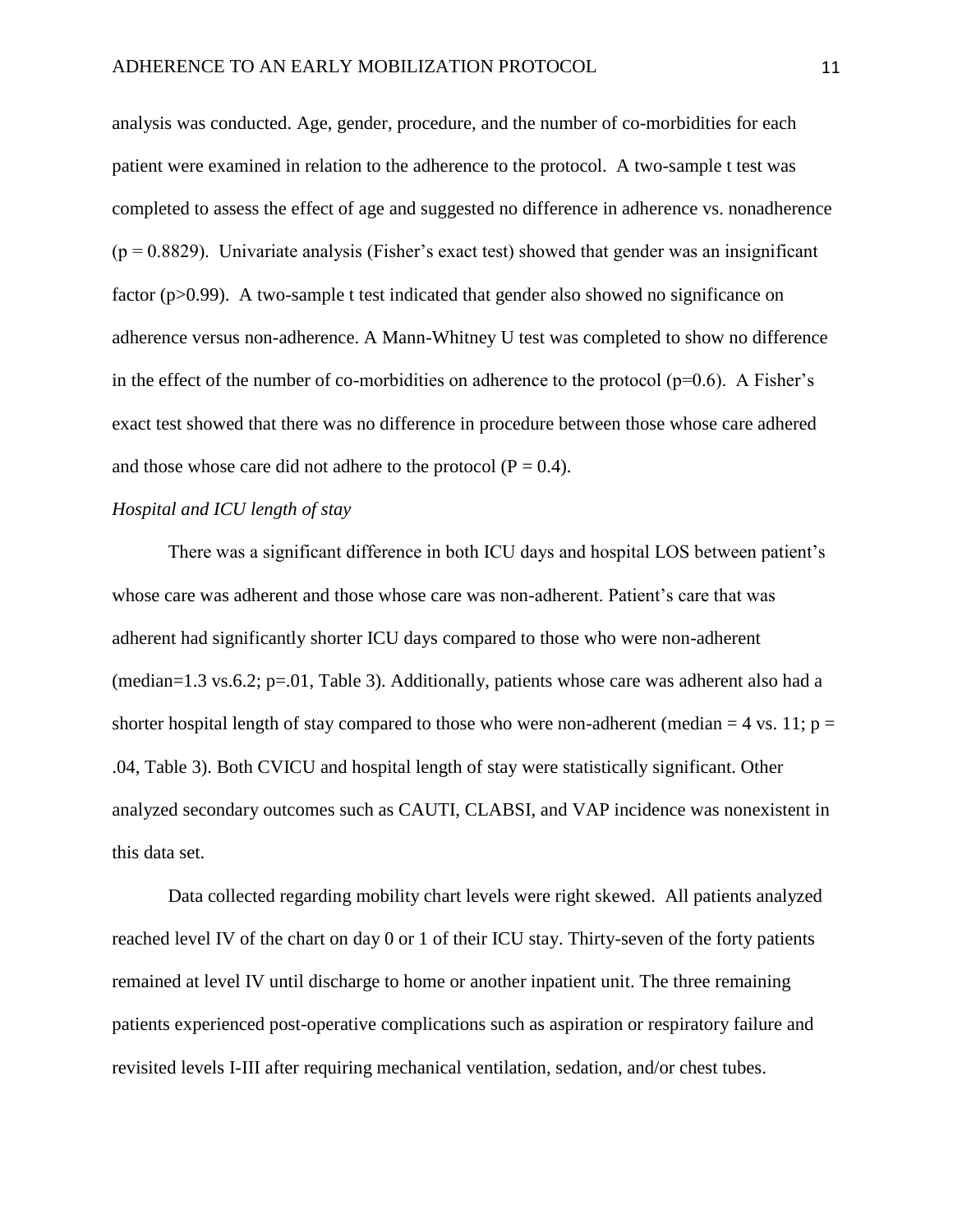#### **Discussion of Findings**

The University of Kentucky CVICU adopted a multidisciplinary protocol that utilized the entirety of the team of providers to ensure adequate mobilization of the patients. The current protocol showed a 77.5% adherence rate with no evidence of demographic relationship of age, diagnosis, gender, or number of comorbidities. While there was no statistical significance in tested demographics, additional barriers to mobility may need to be investigated (provider knowledge, diagnoses, gender, etc.). Additional outcomes such as rates of catheter associated urinary tract infections, central line associated bloodstream infections, and ventilator acquired pneumonia were also assessed but were nonexistent in this population sample. To our knowledge, this study was one of few surrounding the benefits of early mobilization of the surgical thoracic population.

After quality improvement interventions of the instillation of an early mobility protocol from the multidisciplinary team, there is still room for improvement of adherence rates. Because this systematic approach to early mobilization showed statistical significance of positive outcomes pertaining to decreased hospital and CVICU length of stay, additional lengths should be continued to ensure higher rates of adherence. Continuous improvement could involve furthering education to all involved staff regarding benefits of early mobilization and management of barriers (time constraints, fears, invasive lines, etc.). A daily bundle could be added to the early mobilization protocol, addressing any barriers that may be inhibiting adherence. The bundle would involve the multidisciplinary team during morning rounds and acknowledge sedation, delirium, spontaneous breathing, invasive lines, and timing of mobilization. Successful implementation of protocols requires effective communication and feasibility to instill knowledge and mold the environment to provide high-quality care.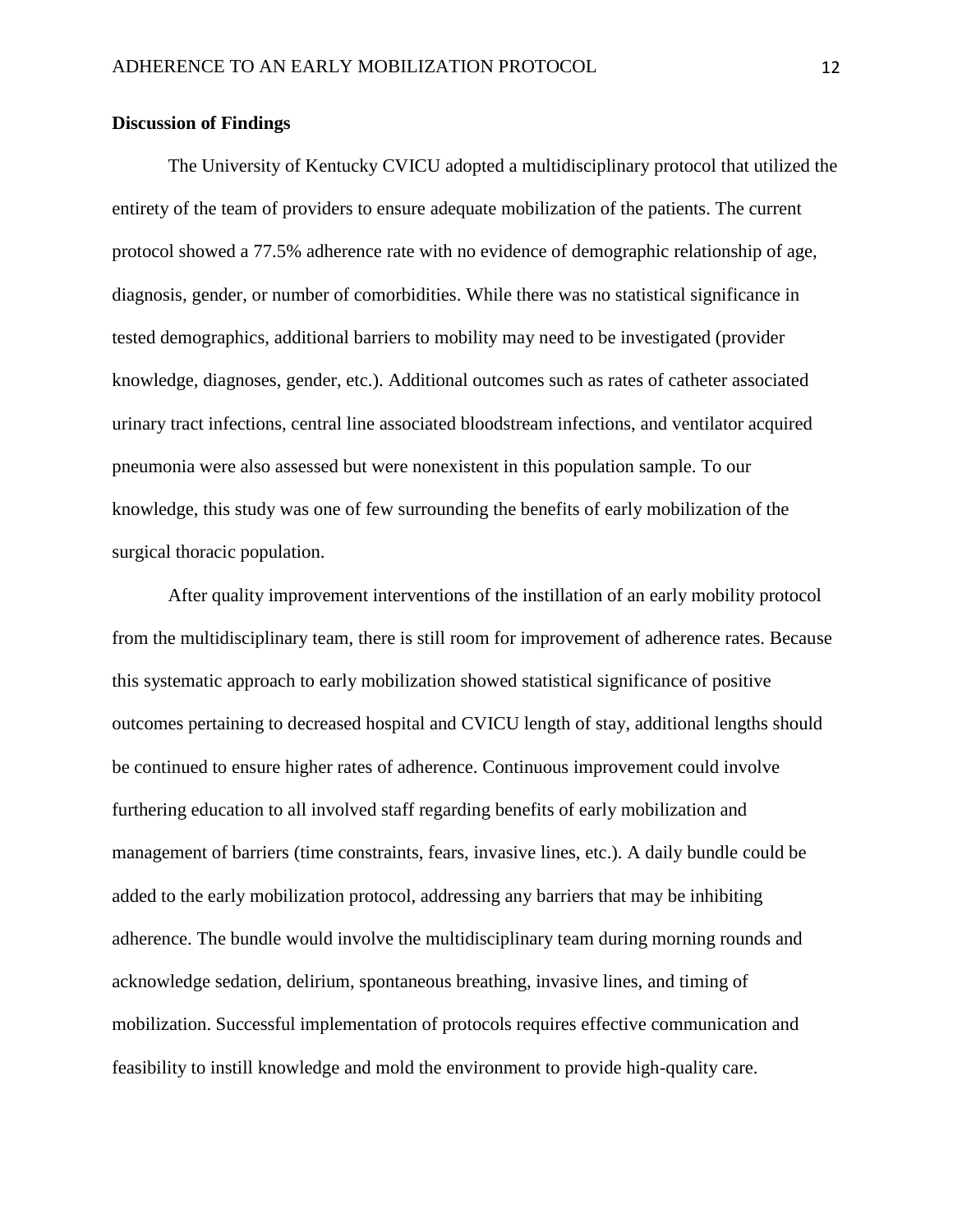Additionally, holding roundtable discussions surrounding unit monthly mobilization statistics may assist in the investigation of additional barriers that may need to be added to the bundle in order to ensure further success. This may increase patient safety and efficacy for this quality improvement project. As the evidence continues to grow surrounding the post-surgical cardiothoracic patient population, data are showing that initiating patient mobility early after completion of a procedure and/or admission to the hospital improves patient outcomes  $10,21,22$ . This retrospective review showed similar results to other cohort studies involving instilled early mobilization protocols of surgical thoracic patients within the ICU setting<sup>10,24,25</sup>. Because the University of Kentucky is an academic medical center with a large cardiothoracic population, this evidence related to the adherence of early mobility will have positive patient quality and monetary implications. With evolving healthcare financial systems, early mobility will help to prevent re-admissions and post-operative complications.

Although the adherence rate of patient care was 77.5%, the data was right skewed, with thirty-seven of the forty patients reaching level IV within 24 hours' post-surgery. The surgical thoracic population typically consists of patients diagnosed with lung cancer, esophageal cancer, collapsed lung, or complications of COPD. Because this patient population is typically older (>60 years old), are current or former smokers, and present with underlying chronic diseases, they tend to have diminished physiologic reserve and are more limited to recover from postoperative complications<sup>31</sup>. For this reason, prompt extubation is attempted either in the operating room, post-anesthesia care unit, or upon arrival to the intensive care room. For this CVICU surgical thoracic population, extubation was achieved for 100% of patients within 24 hours' post-operative. While this population tended to have pulmonary debilitations, they had the physical ability to participate in early mobilization, walking the day of or after surgery. This is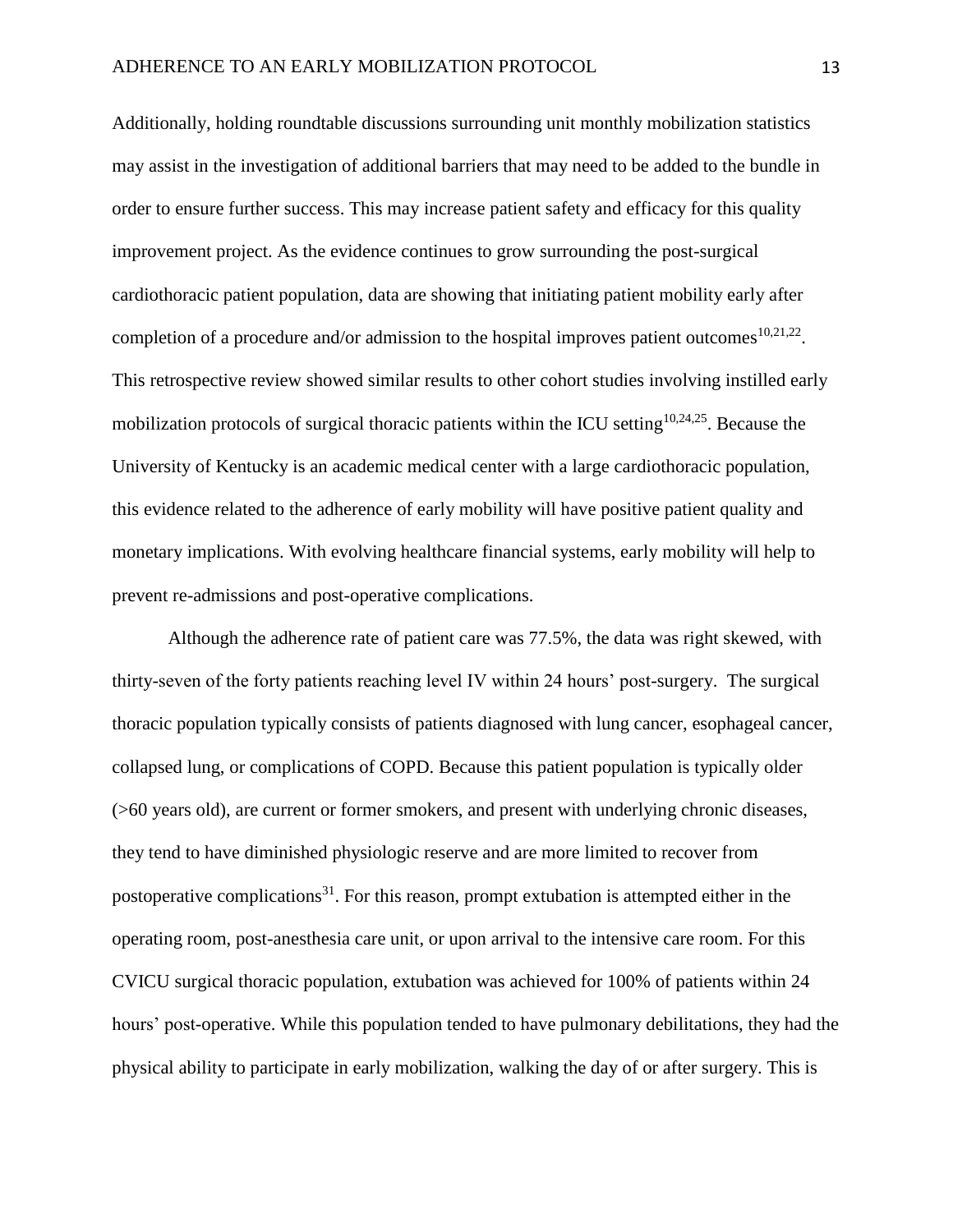common in the CVICU surgical thoracic patient population, ensuring feasibility of adherence. Replication of this project in other facilities may be hindered by lack of personnel (early mobilization team), lack of buy-in from hospital administration (extra staff, distinguished equipment, etc.), and insufficient knowledge barriers (doctors, nurses, etc) regarding new early mobilization practices of critically ill patient populations.

#### **Limitations**

This review had a number of limitations that hindered generalization of the results. One limitation was the small sample size included in the study which limited the strength of evidence reflected into the findings. The study was also a single-site study which could reduce power for implications of further practice. Additional studies could be completed at multiple sites on larger sample sizes of this population to increase power and statistical significance. Additionally, a limited number of confounding variables were assessed regarding the effects and demographics related to the sample size. Future studies could evaluate additional confounding variables (days of mechanical ventilation, race, delirium rates, post-op complication rates, spontaneous breathing trials, invasive lines, etc) in order to understand barriers that prevented adherence to the protocol and assess the need for change<sup>17,19</sup>. The study design was also a limitation of the study. The retrospective electronic medical review revealed significant evidence, but a randomized protocol intervention would have added validity. However, the multidisciplinary team wanted to create a set expectations for the staff within the ICU environment. Therefore, a retrospective design with an intervention and control group would have hindered embracement of the protocol by the staff and possibly skewed the results.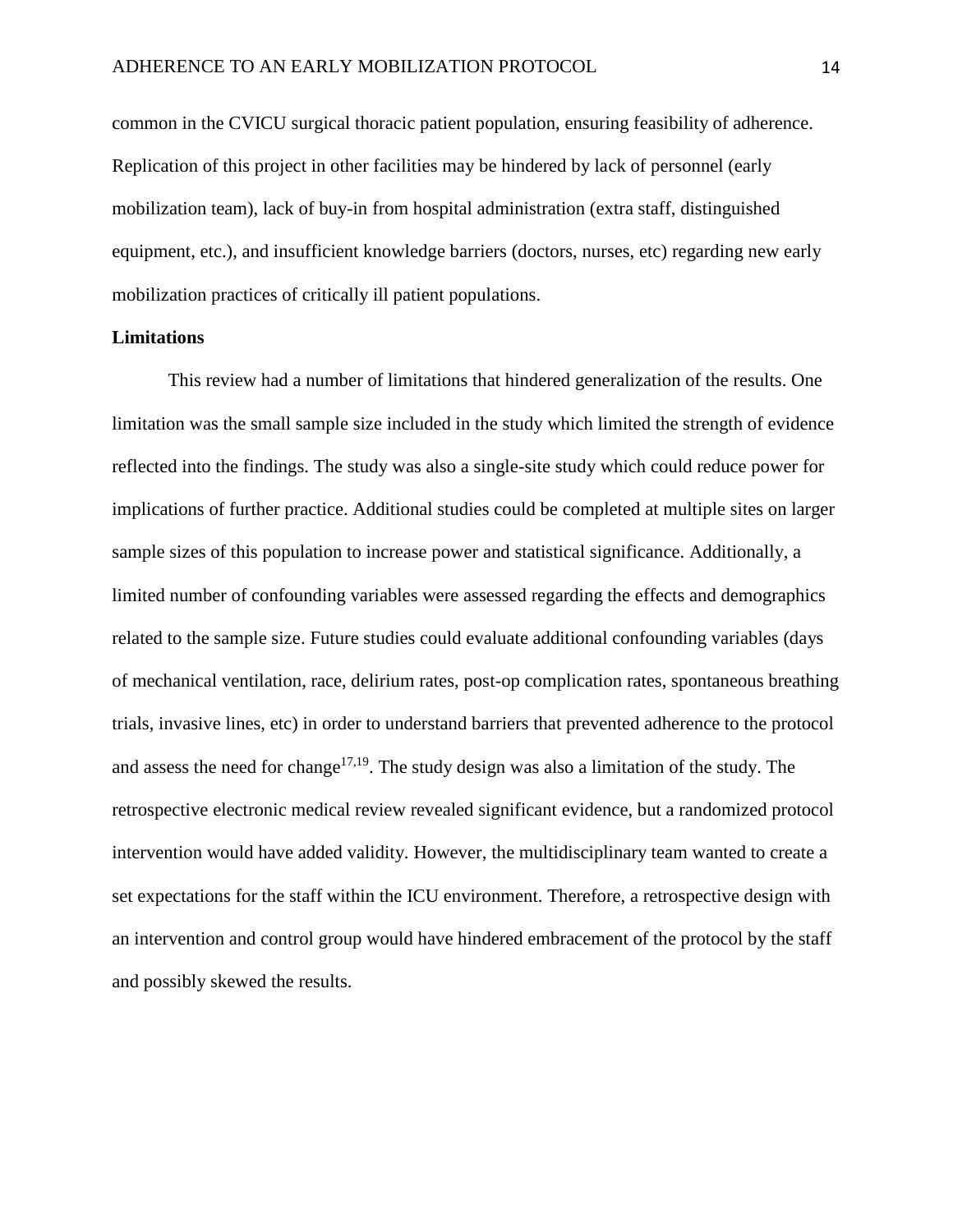#### **Nursing Implications for Practice and Research**

As the United States population ages, an increasing number of people will continue to undergo surgical thoracic procedures. This retrospective evaluation suggests that adherence to an early mobilization protocol involving a multidisciplinary team can improve surgical thoracic patient outcomes by decreasing the length of ICU and hospital stay. The development of an early mobilization protocol is important to all hospital staff, including management, ensuring that the sustainability can demonstrate both quality and fiscal implications. There is extensive evidence surrounding the benefits of early mobilization protocols in the ICU; however, there is little research based on surgical thoracic patients. We recommend further randomized control trials with larger sample sizes to investigate the accuracy and power behind the results found in this study.

#### **Conclusion**

Patients who showed adherence to the early mobility protocol in place at the University of Kentucky CVICU showed significant differences in both hospital and CVICU length of stay. It is clear from this study and many others that early mobilization is both beneficial and feasible for ICU patients, specifically postoperatively. The instillation of an early mobilization protocol with the utilization of a multidisciplinary team highlights the advancement of patient outcomes and quality improvement success.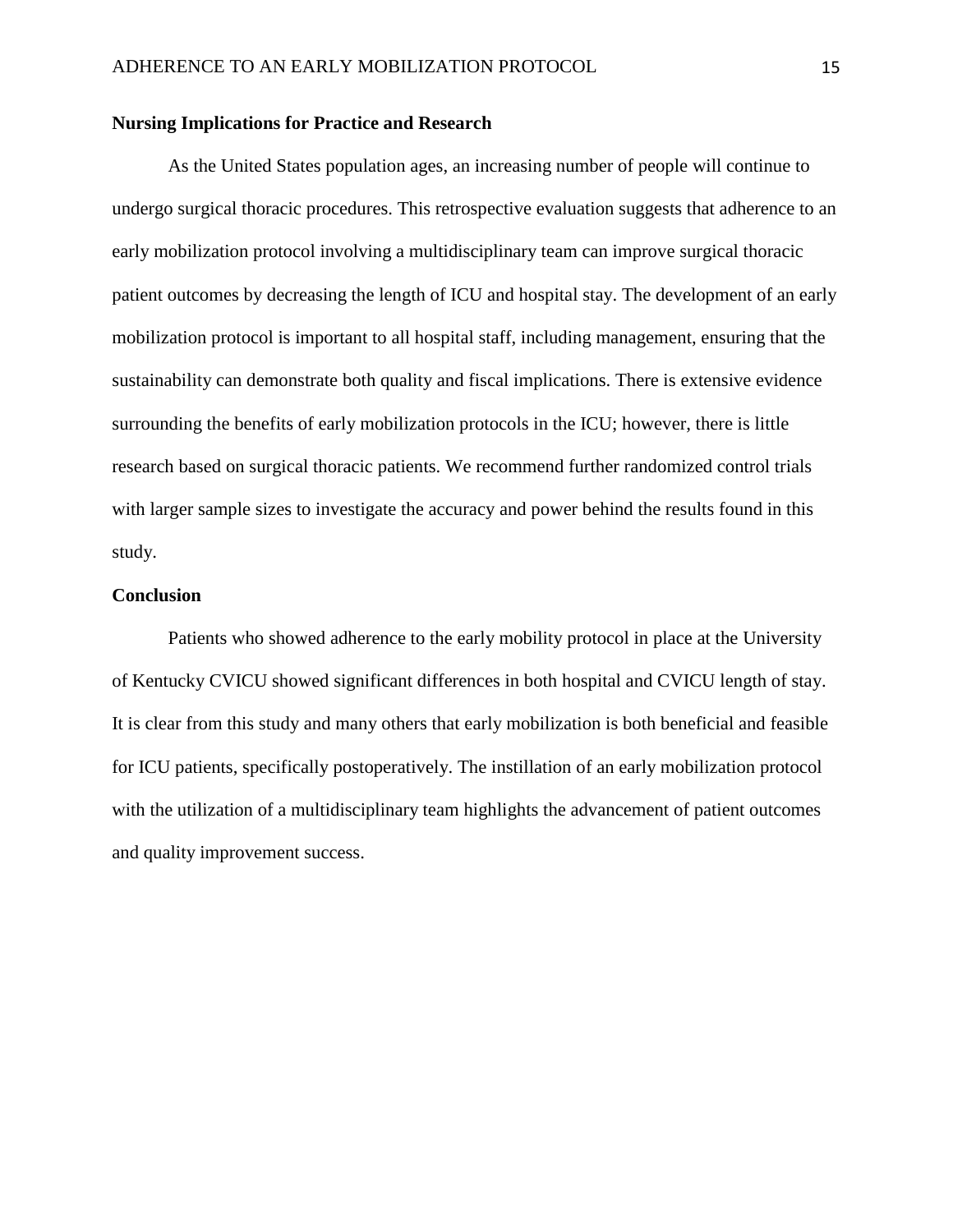#### References

- 1. Azuh O, Gammon H, Burmeister C, et al. Benefits of Early Active Mobility in the Medical Intensive Care Unit: A Pilot Study. Am J Med. 2016;129(8):866-871.e1.
- 2. Campos J. Fast track in thoracic anesthesia and surgery. *Current Opinion In Anesthesiology*. February 2009;22(1):1-3.
- 3. Carter J, Szabo R, Dalrymple C, et al. Fast track surgery: a clinical audit. *Australian & New Zealand Journal Of Obstetrics & Gynaecology*. April 2010;50(2):159-163.
- 4. Cassidy MR, Rosenkranz P, Mccabe K, Rosen JE, Mcaneny D. I COUGH: reducing postoperative pulmonary complications with a multidisciplinary patient care program. JAMA Surg. 2013;148(8):740-5.
- 5. Clark D, Lowman J, Griffin R, Matthews H, Reiff D. Effectiveness of an Early Mobilization Protocol in a Trauma and Burns Intensive Care Unit: A Retrospective Cohort Study. *Physical Therapy*. February 2013;93(2):186-196.
- 6. Critical care statistics. *Society of Critical Care Medicine.* Retrieved from http://www.sccm.org/Communications/Pages/ CriticalCareStats.aspx. Accessed October 10, 2016.
- 7. Dafoe, S., Stiller, K., Chapman, M. Staff perceptions of the barriers to mobilizing ICU patients. *Internet Journal of Allied Health Sciences & Practices,* 2015. 13 (2), 1-13.
- 8. Dong Q, Zhang K, Cao S, Cui J. Fast-track surgery versus conventional perioperative management of lung cancer-associated pneumonectomy: a randomized controlled clinical trial. World J Surg Oncol. 2017;15(1):20.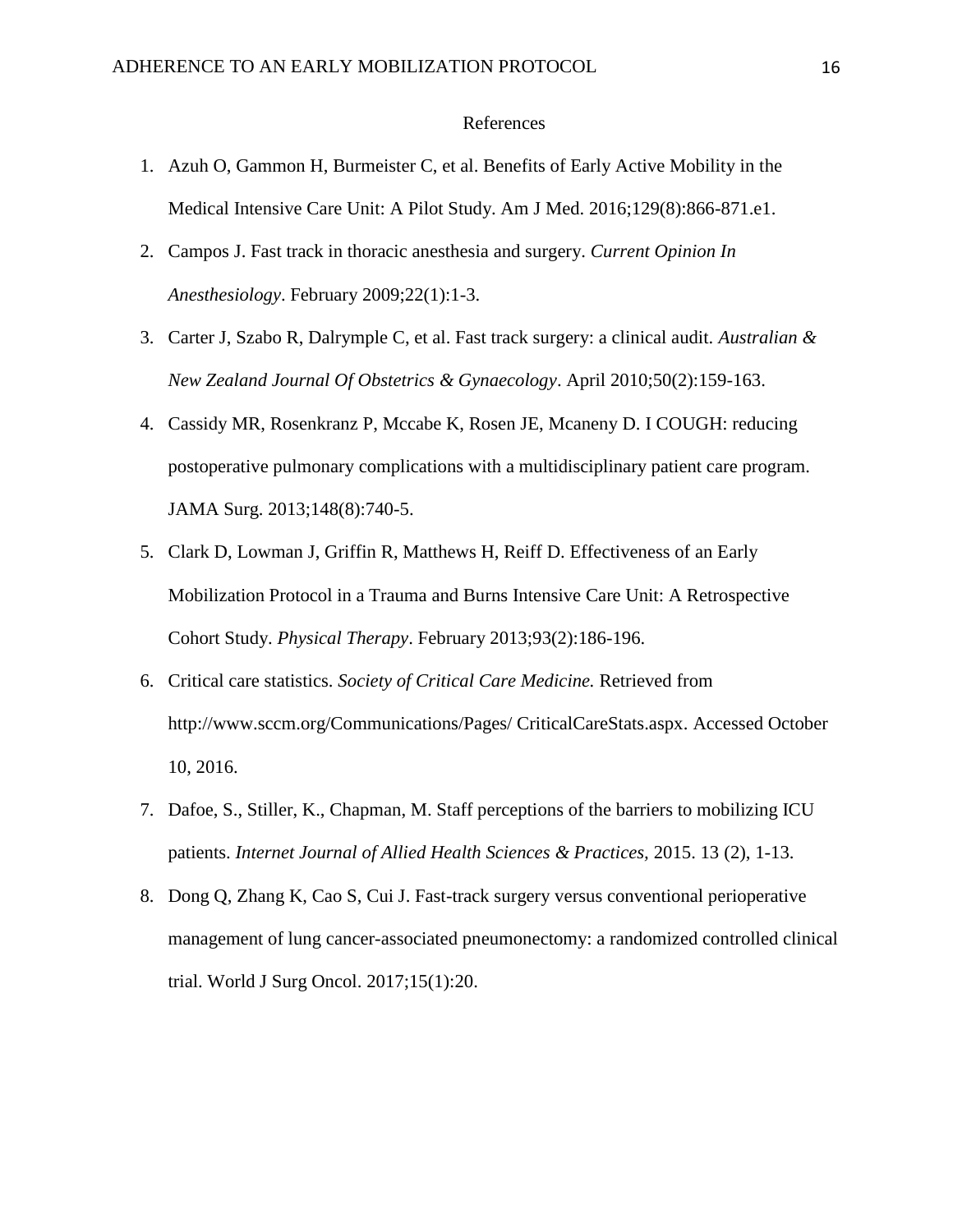- 9. Early mobility. *Society of Critical Care Medicine, ICU Liberation.*  http://www.iculiberation.org/Mobility/Pages/early-mobility.aspx. Accessed March 16, 2017.
- 10. Floyd S. Evaluation of a Progressive Mobility Protocol in Postoperative Cardiothoracic Surgical Patients. *Dimensions Of Critical Care Nursing*. September 2016;35(5):277-282.
- 11. Fraser D, Spiva L, Forman W, Hallen C. Original Research: Implementation of an Early Mobility Program in an ICU. *American Journal Of Nursing*. December 2015;115(12):49- 58.
- 12. García-Miguel F, Serrano-Aguilar P, López-Bastida J. Preoperative assessment. *Lancet*. November 22, 2003;362 North American Edition(9397):1749-1757.
- 13. Hermans G, Van Mechelen H, Van den Berghe G, et al. Acute Outcomes and 1-Year Mortality of Intensive Care Unit-acquired Weakness. A Cohort Study and Propensitymatched Analysis. *American Journal Of Respiratory & Critical Care Medicine*. August 15, 2014;190(4):410-420.
- 14. Herridge M, Batt J, Santos C. ICU-acquired Weakness, Morbidity, and Death. *American Journal Of Respiratory & Critical Care Medicine*. August 15, 2014;190(4):360-362.
- 15. Herridge M, Tansey C, Cheung A, et al. Functional disability 5 years after acute respiratory distress syndrome. *New England Journal Of Medicine*. April 7, 2011;364(14):1293-1304.
- 16. Jolley S, Bunnell A, Hough C, Bunnell A. ICU-Acquired Weakness. *Chest*. November 2016;150(5):1129-1140.
- 17. Jolley S, Regan-Braggs J, Dickson R, Hough C. Medical intensive care unit clinician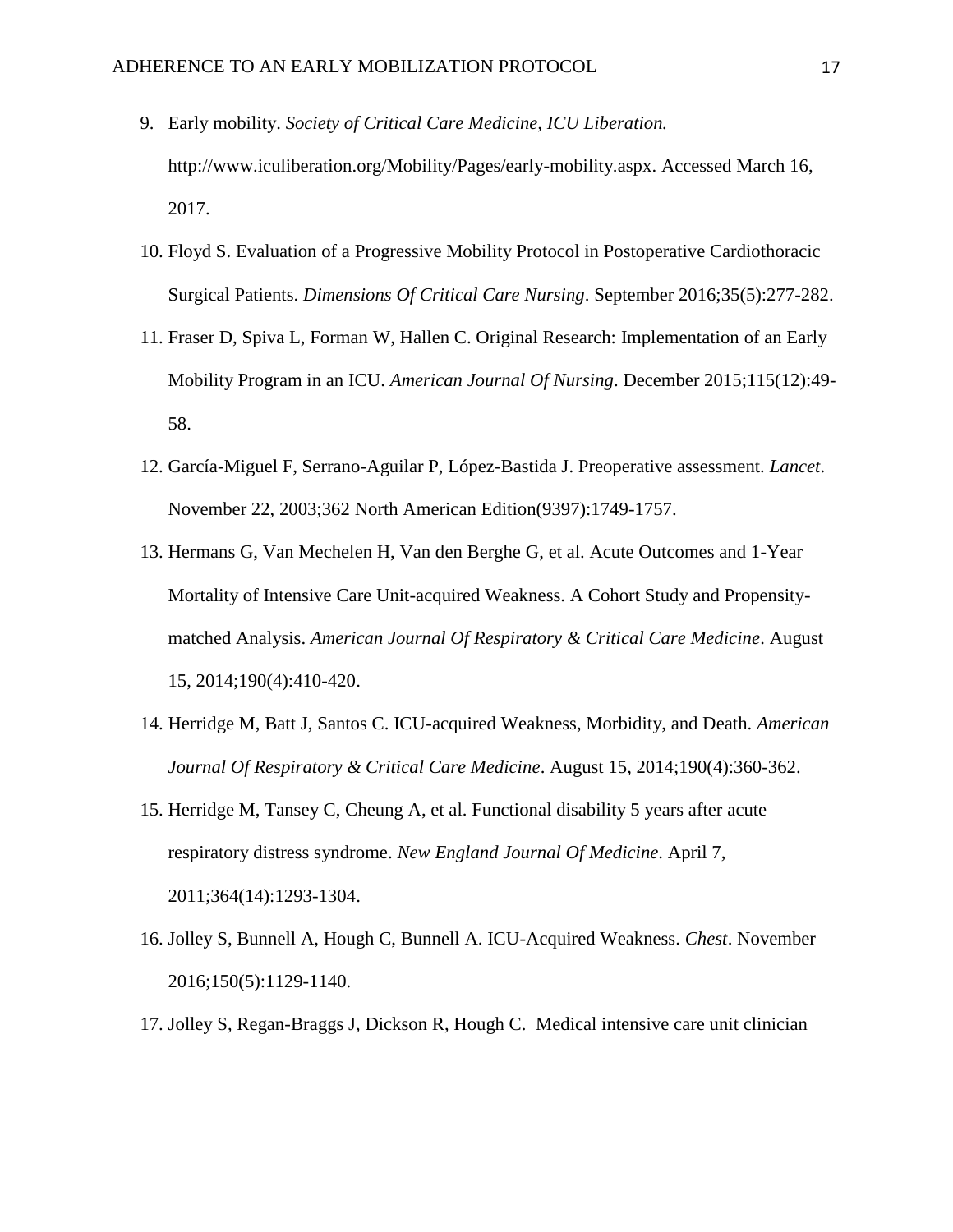attitudes and perceived barriers towards early mobilization of critically ill patients: a cross-sectional survey study. *BMC Anesthesiology.* 2014;14 (84).

- 18. Lai CC, Chou W, Chan KS. Early Mobilization Reduces Duration of Mechanical Ventilation and Intensive Care Unit Stay in Patients With Acute Respiratory Failure. *Archives of physical medicine and rehabilitation.* December 13, 2016.
- 19. Leditschke A, Green M, Irvine J, Bissett B, Mitchell I. What Are the Barriers to Mobilizing Intensive Care Patients? *Cardiopulmonary Physical Therapy Journal (American Physical Therapy Association, Cardiopulmonary Section)*. March 2012;23(1):26-29.
- 20. Licker MJ, Widikker I, Robert J, et al*.* Operative mortality and respiratory complications after lung resection for cancer: impact of chronic obstructive pulmonary disease and time trends. *Ann Thorac Surg* 2006;81:1830–1837
- 21. Loop T. Fast track in thoracic surgery and anaesthesia: update of concepts. *Current Opinion In Anesthesiology*. February 2016;29(1):20-25.
- 22. Montalvo I. The National Database of Nursing Quality Indicators<sup>TM</sup> (NDNQI<sup>®</sup>). *The Online Journal of Issues in Nursing*. September 2007;12(3):2.
- 23. Morris P, Goad A, Haponik E, et al. Early intensive care unit mobility therapy in the treatment of acute respiratory failure. *Critical Care Medicine*. August 2008;36(8):2238- 2243.
- 24. Muehling BM, Halter GL, Schelzig H, et al. Reduction of postoperative pulmonary complications after lung surgery using a fast track clinical pathway. Eur J Cardiothorac Surg. 2008;34(1):174-80.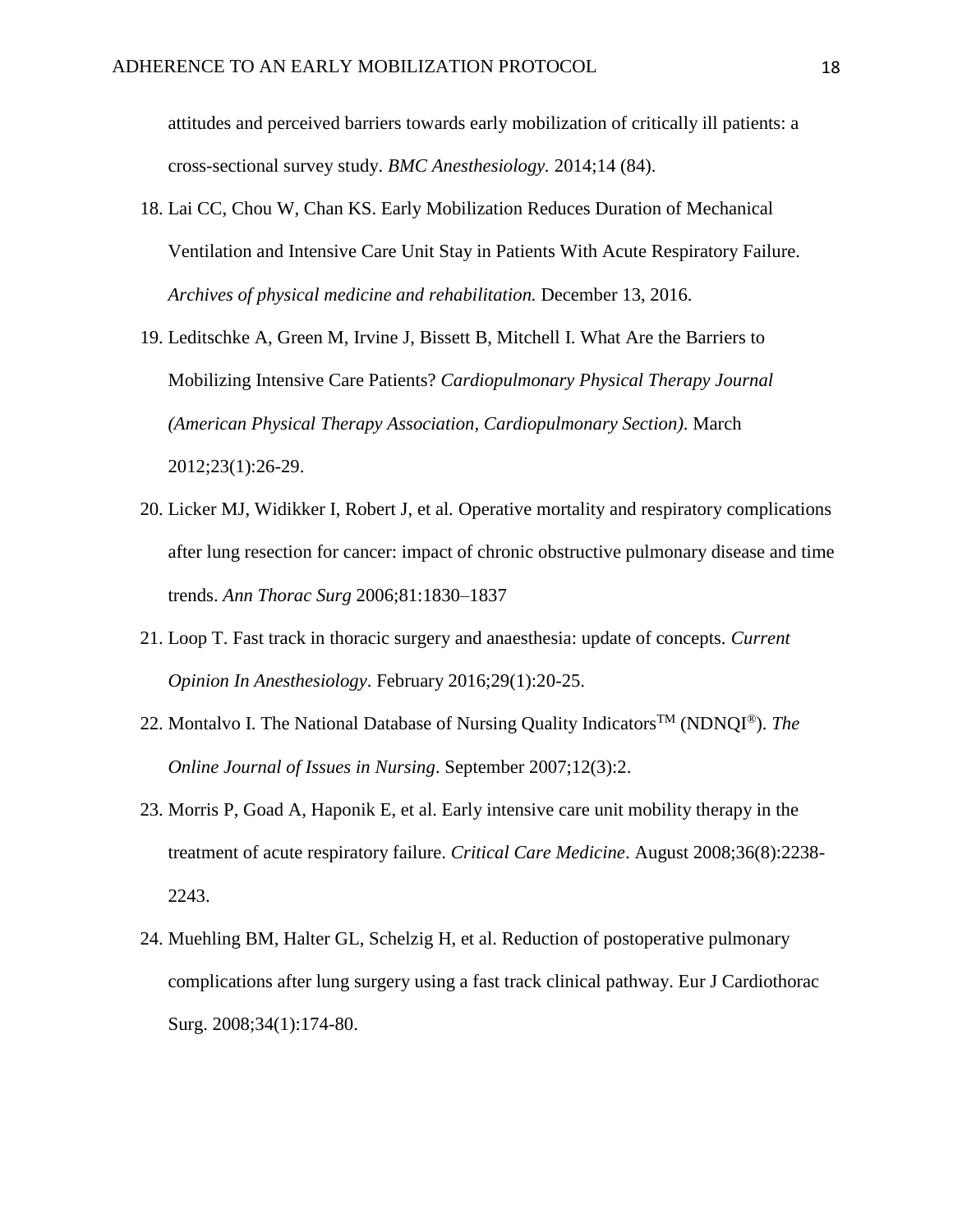- 25. Needham, D. Mobilizing patients in the intensive care unit: improving neuromuscular weakness and physical function. *Journal of the American Medical Association*. 2008; 300(14): 1685–1690, 2008.
- 26. Practice Research Network. (2008). I have been hearing about early mobilization for critically ill patients. Are there any studies to support this practice? *AACN News 25*(5), 3.
- 27. Romero-Brufau S, Manning D, Croghan I, et al. I-MOVE: Inpatient Pre-Discharge Mobility Score As a Predictor of Post-Discharge Mortality. *Journal Of Clinical Outcomes Management*. July 2016;23(7):303-310.
- 28. Schaller S, Anstey M, Eikermann M, et al. Early, goal-directed mobilisation in the surgical intensive care unit: a randomised controlled trial. *Lancet*. October 2016;388 North American Edition(10052):1377-1388.
- 29. Stolbrink M, McGowan L, Turner A, et al. The Early Mobility Bundle: a simple enhancement of therapy which may reduce incidence of hospital-acquired pneumonia and length of hospital stay. *Journal Of Hospital Infection*. September 2014;88(1):34-39.
- 30. Sugarbaker DJ, Bueno R, Colson YL, Jaklitsch MT, Krasna M, Mentzer SJ. *Adult chest surgery*. New York: McGraw-Hill Education; 2015.
- 31. Titsworth WL, Hester J, Correia T, et al. The effect of increased mobility on morbidity in the neurointensive care unit. J Neurosurg. 2012;116(6):1379-88.
- 32. Truong AD, Fan E, Brower RG, et al. Bench-to-bedside review: mobilizing patients in the intensive care unit--from pathophysiology to clinical trials. *Crit Care.* 2009;13:216.
- 33. White PF, Kehlet H, Neal JM, et al. The role of the anesthesiologist in fast-track surgery: from multimodal analgesia to perioperative medical care. *Anesth Analg* 2007; 104:1380 – 1396.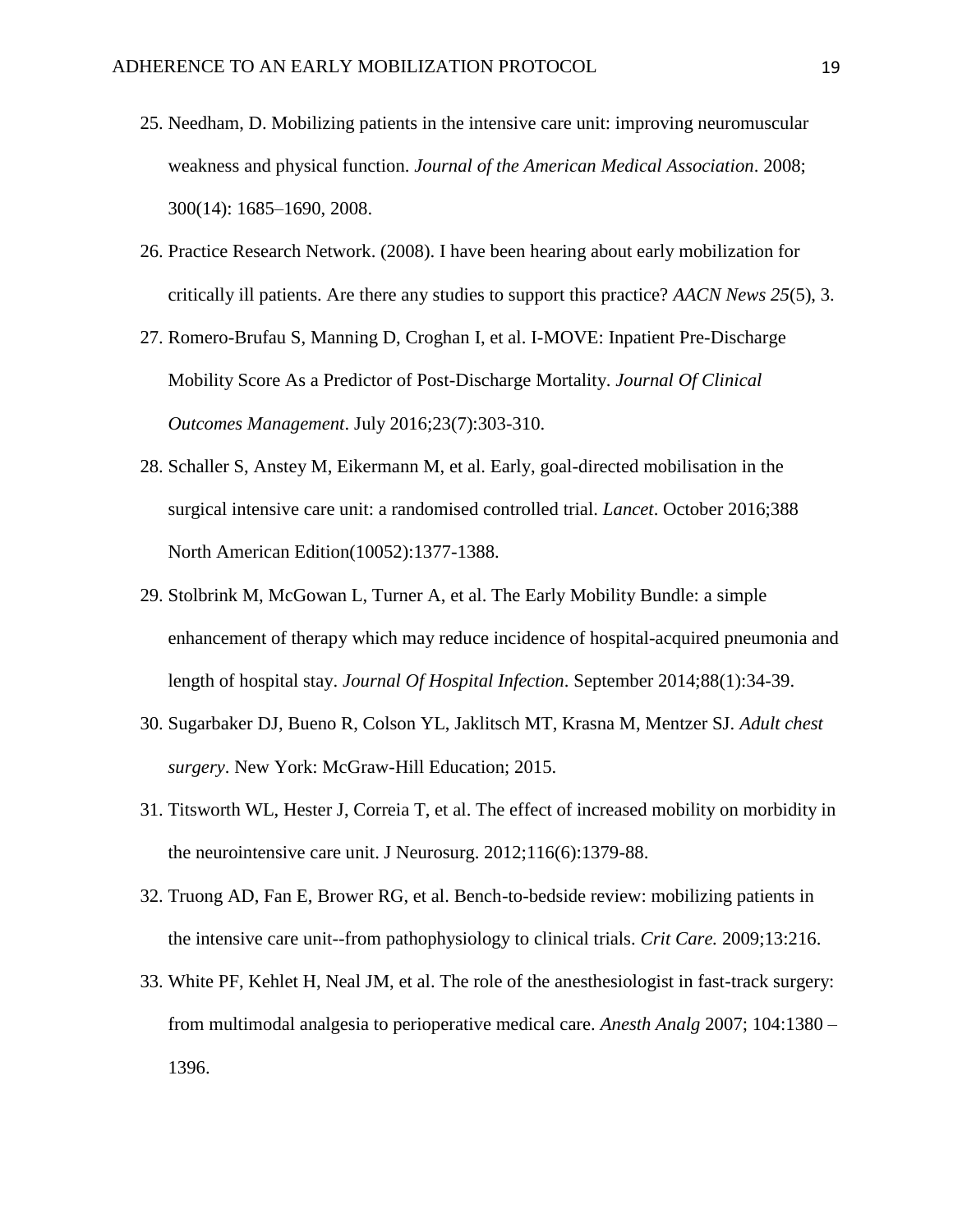34. Wunsch H, Angus DC, Harrison DA, Linde-Zwirble WT, Rowan KM. Comparison of medical admissions to intensive care units in the United States and United Kingdom. *Am J Respir Crit Care Med*. 2011 Jun 15;183(12):1666-1673.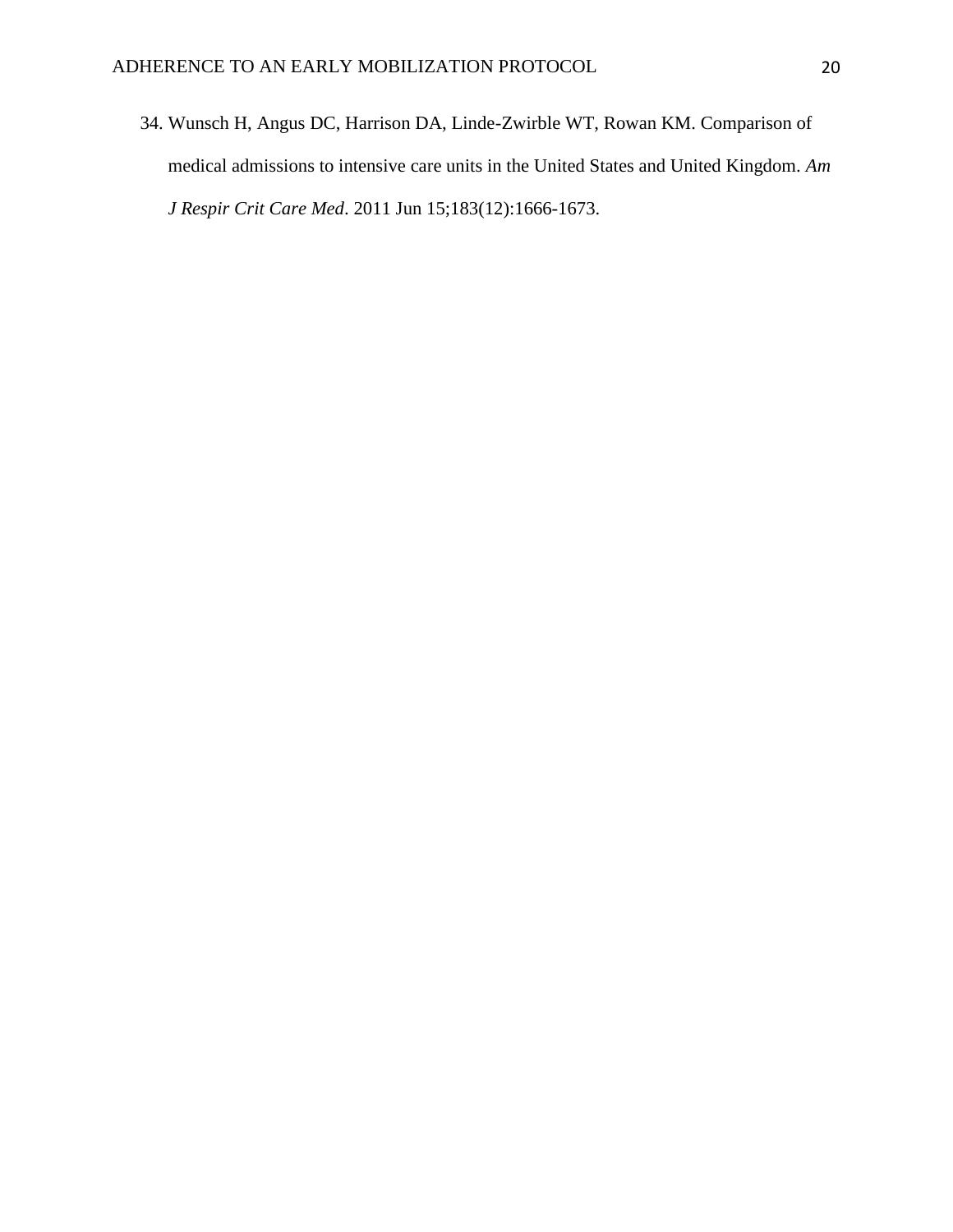## Table 1

*University of Kentucky Mobility Score* 

| <b>Mobility Score</b> | <b>Description</b>                                        |
|-----------------------|-----------------------------------------------------------|
| $\boldsymbol{0}$      | Patient completely immobile or prone                      |
| 1                     | HOB less than 30 degrees                                  |
| $\mathbf{2}$          | HOB elevated 30 to 45 degrees                             |
| 3                     | HOB elevated 45 to 64 degrees, legs in dependent position |
| 4                     | $HOB$ elevated $> 65$ degrees; legs in dependent position |
| 5                     | Positioned on the edge of bed (EOB); legs dangling        |
| 6                     | Standing/side stepping/marching at EOB                    |
| 7                     | Standing- pivot or steps in chair (Reposition in chair)   |
| 8                     | Ambulation with assist as needed                          |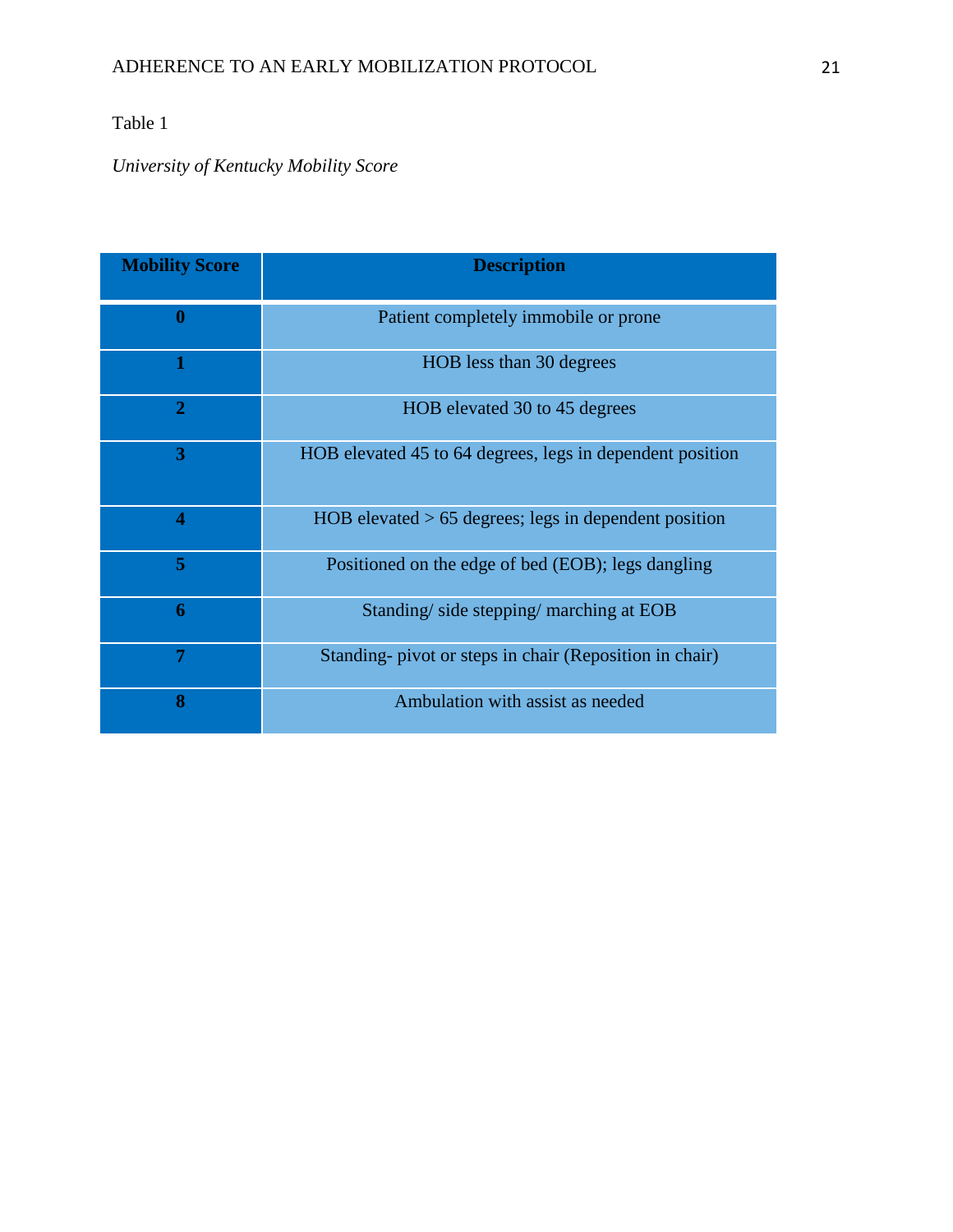## Table 2

## *Adherence effects on Patient Demographics*

|                      | <b>Total sample</b> | <b>Adhered</b>   | <b>Non-adhered</b> | $\mathbf{p}$ |
|----------------------|---------------------|------------------|--------------------|--------------|
|                      | $(N = 40)$          |                  |                    |              |
| Age, Mean (SD)       | 60.6(10.2)          | 60.4(8.6)        | 61.2(15.2)         | 0.9          |
| Sex, no. (%)         |                     |                  |                    |              |
| <b>Male</b>          | 25 (62.5%)          | 19 (61.3%)       | 6(66.7%)           | >0.99        |
| <b>Female</b>        | 15 (37.5%)          | 12 (38.7%)       | 3(33.3%)           |              |
| <b>Number of</b>     |                     |                  |                    |              |
| comorbidities,       | 2.9(2.0)            | 2.8(2.0)         | 3.3(2.1)           | 0.6          |
| Mean (SD)            |                     |                  |                    |              |
| Procedure, no. (%)   |                     |                  |                    |              |
| <b>VATS</b>          | 14 (35%)            | 11 (35.5%)       | 3(33.3%)           |              |
| Lobectomy            | 19 (47.5%)          | 16(51.6%)        | 3(33.3%)           |              |
| <b>Esophagectomy</b> | 3(7.5%)             | $2(6.5\%)$       | $1(11.1\%)$        | 0.4          |
| <b>Hiatal hernia</b> | 1(11.1%)            | $\boldsymbol{0}$ | $1(11.1\%)$        |              |
| repair               |                     |                  |                    |              |
| <b>Pneumonectomy</b> | 1(7.5%)             | $2(6.5\%)$       | $1(11.1\%)$        |              |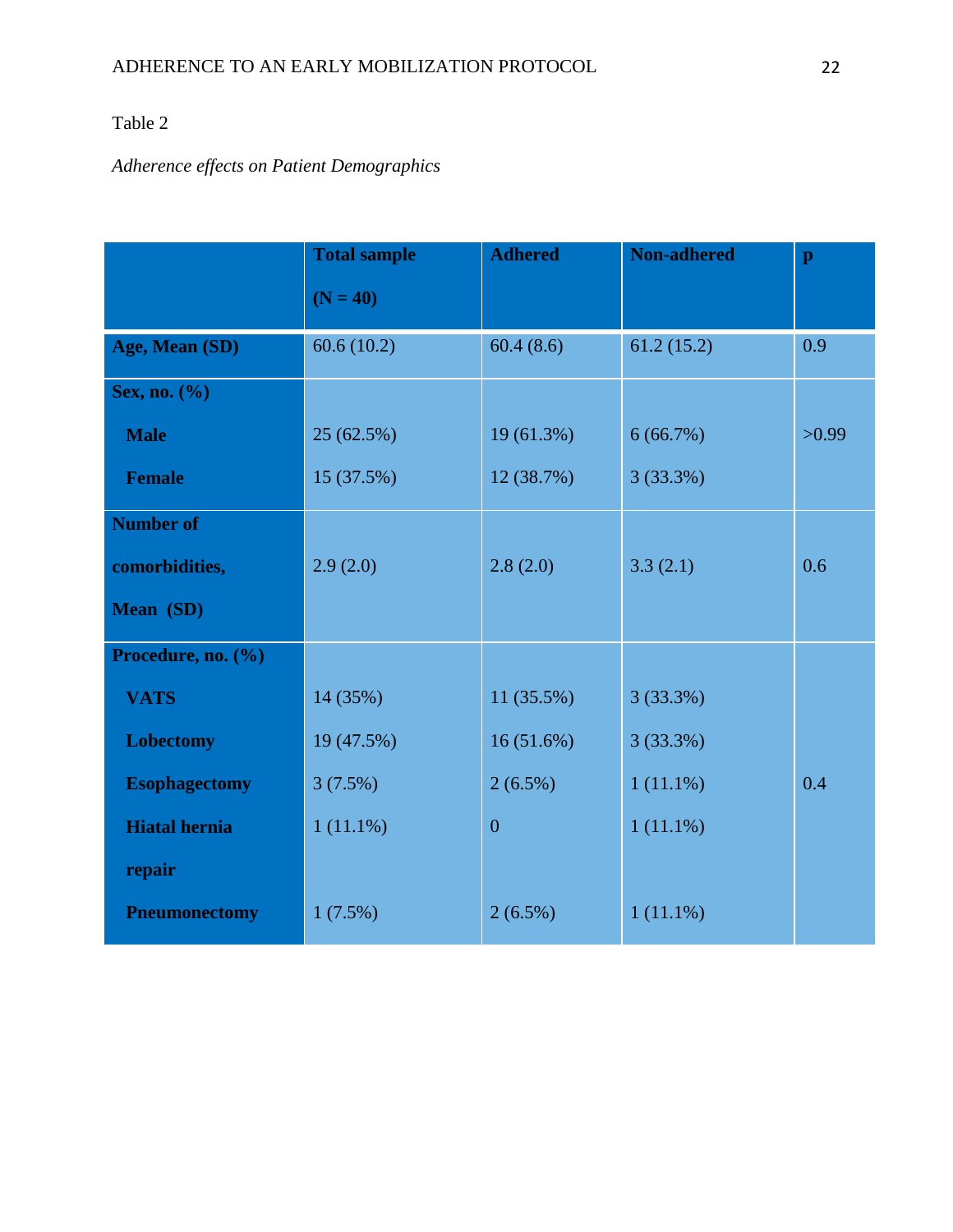## Table 3

*Adherence effects on Hospital and ICU length of stay* 

|                                   | <b>Adherent</b><br>$(n = 40)$ | <b>Non-adherent</b><br>$(n = 40)$ | $\mathbf{p}$ |
|-----------------------------------|-------------------------------|-----------------------------------|--------------|
|                                   | <b>Median (IQR)</b>           | <b>Median (IQR)</b>               |              |
| Days in ICU                       | $1.3(1.1-3)$                  | $6.2(1.97-24.2)$                  | .01          |
| <b>Hospital length</b><br>of stay | $4(3-7)$                      | $11(3.5-31)$                      | .04          |